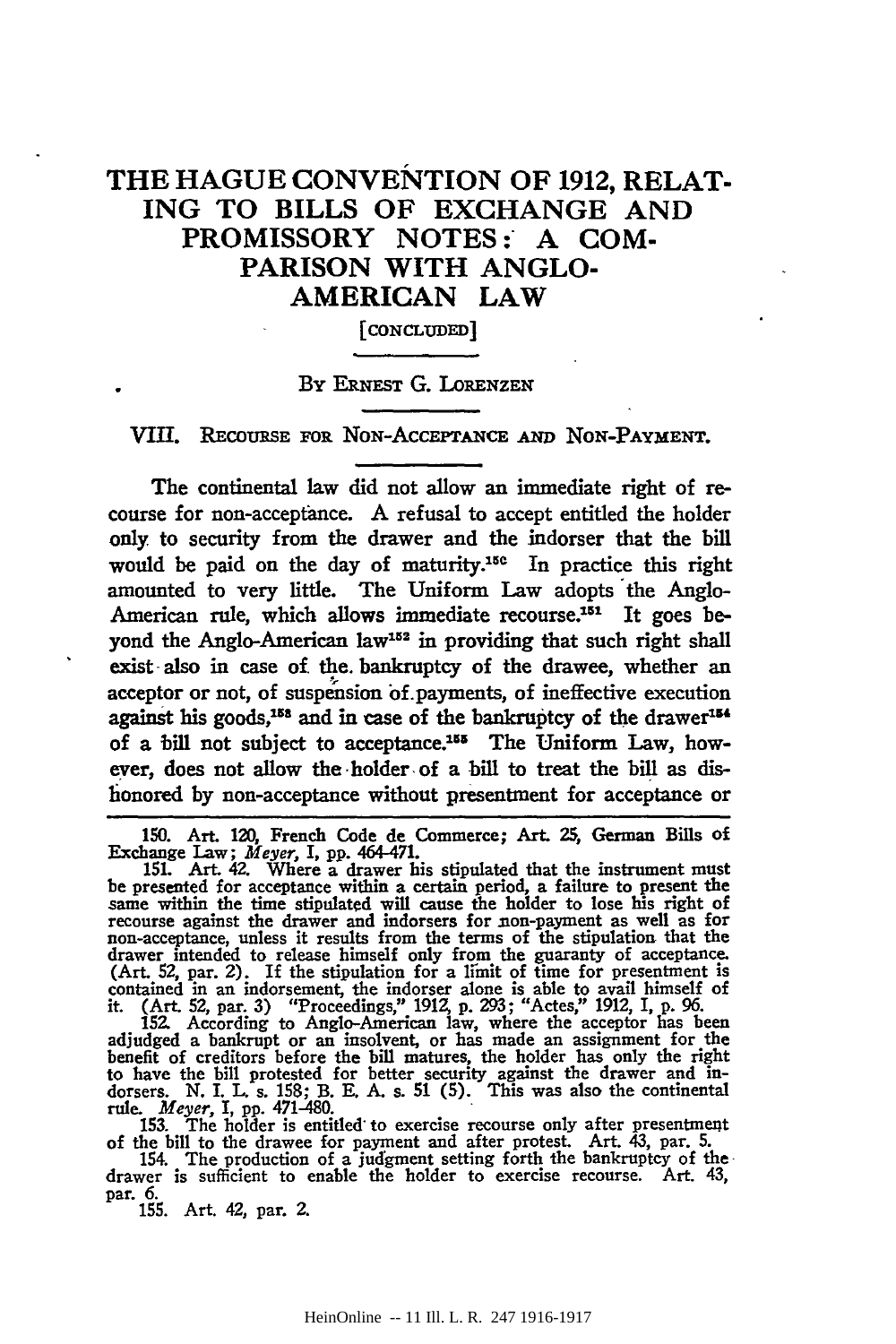protest, as he niay in the United States, when the drawee is dead, or has absconded, or is a fictitious person, or a person not having capacity to contract by bill.<sup>156</sup>

Wide differences existed and still exist in the law respecting the conditions precedent to the right of recourse upon non-acceptance and non-payment, and concerning the effect of an act of God. and other circumstances rendering compliance with such conditions impossible or unnecessary.

*Presentment for Payment and Protest.* In England and in the United States only foreign bills, appearing to be such upon their face, require protest for non-acceptance or non-payment.<sup>157</sup> On the continent<sup>158</sup> and under the Uniform Law,<sup>159</sup> a protest is required whenever a bill or note is dishonored by non-acceptance or non-payment, except when protest is waived.180 The laws differ also widely in regard to the time of presentment. According to Anglo-American law such presentment must be made on the day the instrument falls due, except in so far as this is modified by the rules relating to Sundays and holidays.<sup>161</sup> Failure to make presentment on that day is excused, however, if it cannot be made in the exercise of reasonable diligence. Where presentment is not made as required by law, the drawer and indorsers are dischargd.<sup>162</sup> In other countries, France for example, when presentment is not made on the day of maturity, but takes place within the time allowed for the drawing of the protest the drawer or indorsers will not be discharged, provided the drawer has not become insolvent in the meanwhile.<sup>168</sup> Another group of countries, including Germany, authorizes presentment within the limits allowed for protesting and imposes upon the holder no penalty for a failure to present the instrument to the drawee on the day of maturity.<sup>164</sup> The

156. N. I. L. s. 148. In England he may do so "where the drawee is dead or bankrupt, or is a fictitious person or a person not having capacity<br>to contract by bill." B. E. A. s. 41 (2) (a).<br>157. N. I. L. ss. 118, 152; B. E. A. s. 51 (2).

158. *Meyer, I,* p. 310. 159. Art. 43 (1). Upon the request of Italy and Belgium, Art 9 of the Convention was adopted, according to which each contracting state may prescribe that, with the assent of the holder, protests to be drawn within its territory may be replaced by a declaration dated and written upon the

the time fixed for protests.<br>160. By a stipulation "return without costs," "without protest," and the like. Art. 45, par. 1. 161. N. I. L. ss. 71, 85; B. E. A. ss. 45 (1), 14 (1).

164. *Meyer. I,* p. *277; Staub,* p. 108.

<sup>162.</sup> N. I. L. s. 70; B. E. A. s. 45. 163. *Williamson,* pp 143-144; *Lyon-Caen* & *Renault,* IV, pp. *298-Y.J.*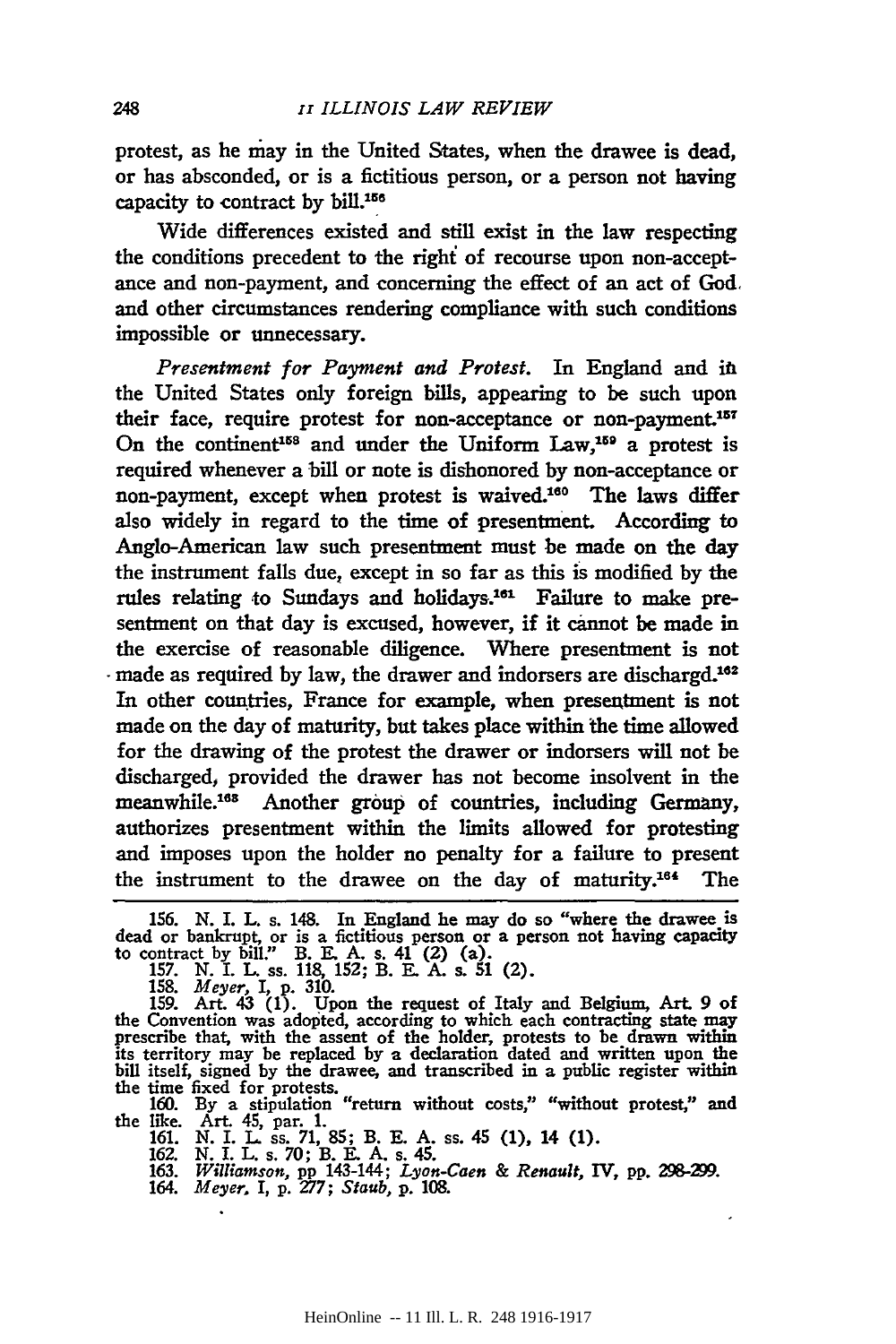Uniform Law follows that o£ the group last mentioned, and requires that the holder present the instrument for payment either on the day when it is payable or on one of the two succeeding business days.<sup>165</sup> It allows, as it were, two days of grace to the holder while it denies all grace to the payer. Each contracting state is allowed to prescribe that, as regards bills payable within its territory, presentment shall be made on the day of their maturity. Failure to observe this rule shall give rise only to a claim for damages.<sup>166</sup>

The Uniform Law requires protest for non-payment to **be made**  either on the day when the bill or note is payable, or on one of the two succeeding business days.187 In Anglo-American law, whenever protest is required, it must be made on the day of dishonor.<sup>168</sup> It suffices, however, that the bill be noted on that day. When duly noted, the protest may be subsequently extended as of the date of noting.161 The system of noting is unknown to the continental countries<sup>170</sup> and to the Uniform Law.

Waiver of protest, according to Anglo-American law, is deemed to be a waiver of presentment and notice of dishonor, as well as of formal protest.<sup>171</sup> Under the continental law<sup>172</sup> and the Uniform Law,<sup>178</sup> it does not release the holders from presentment within the time prescribed, nor from giving notice. In some countries, Ger-. many,<sup>174</sup> for example, and under the Uniform Law,<sup>175</sup> a waiver of protest, however, shifts the burden of proof as to due presentment

to alter the rule if a preliminary difficulty can be got over. The noting or protest is generally taken as showing that the bill was duly presented on the proper day, but if the protest be not initiated until the next day, is nothing to show that the bill was duly presented the day before. More-over, notice of dishonor must, as a general rule, be sent off on the day after dishonor. Any change in our law requires careful consideration." "Memorandum on Uniform Law of Bills of Exchange" by *Sir M. D. Chalmers* and *Mr. F. H. Jackson,* British delegates, "Proceedings," 1912, at p. 404.

169. N. I. L. s. 155; B. E. A. s. 51 (4).<br>170. *Meyer*, I, p. 351.<br>171. N. I. L. s. 111; *Daniel*, s. 1095a.<br>172. *Meyer*, I, p. 312; *Lyon-Caen & Renault*, IV, pp. 328-329.<br>173. Art. 45. German Bills of Exchange Law.<br>174.

<sup>165.</sup> Art. 37.

<sup>166.</sup> Art. 7, Convention.

<sup>167.</sup> Art. 43, par. 2. Protest for non-acceptance must be made within the time fixed for presentment for acceptance. Art. 43, par. 3. Where the drawee asks that a second presentment be made to him on the day following the first, and the first presentment is made on the last day allowed for presentment, the protest may be drawn up on the next day. Art. 43, par. 3.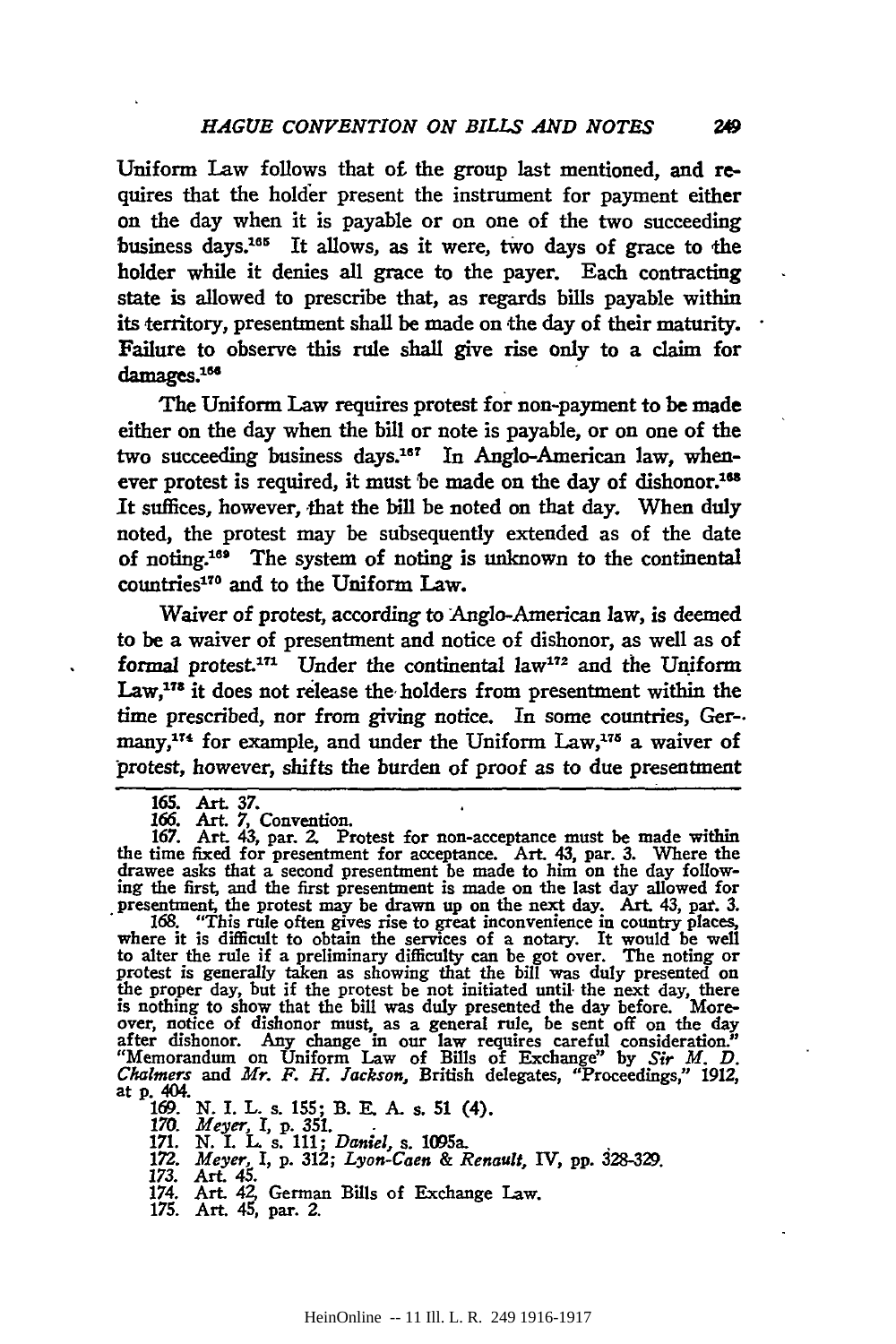upon the person who claims that due presentment was not made. If, notwithstanding a waiver, the holder protested the bill or note he could recover the protest fees in Germany.<sup>176</sup> In France<sup>177</sup> and England,118 such a stipulation is held to be a prohibition to protest, so that the fees are not recoverable. The same appears to be true in the United States/79 although there is some dissenting opinion.180 In some countries a waiver of protest would bind only the person who made it. $181$  In others, a distinction is made between the drawer and the indorsers. A stipulation by the drawer in the body of the instrument would bind all indorsers.182 A stipulation by an indorser would, in some countries, bind such indorser only,<sup>183</sup> in other countries it would bind him and subsequent indorsers.<sup>184</sup> The Uniform Law provides that where the stipulation is inserted by the drawer it is effective as to all signers.185 Nothing is said about the effect of a stipulation by an indorser; by implication such a stipulation will bind the indorser only. If, in spite of a waiver of protest by the drawer, the holder protests the bill or note, the costs are at his expense. When the stipulation is inserted by an indorser, the costs of protest, when such has been drawn, may be recovered from all the parties.<sup>186</sup>

*Notice.* Radical differences existed in the laws of the various countries relating to the requirement of notice. In the Anglo-American system, notice of dishonor is the important thing after due presentment, and failure to give due notice discharges the drawer and indorsers from liability on the bill or note.<sup>187</sup> Protest .is required only in the case of foreign bills, and, according to Mr. Chalmers, "is looked upon rather as an interesting antiquarian form which must be complied with to please our foreign friends."<sup>188</sup> In continental countries protest is the all important thing. A very loose system of notice generally prevailed and failure to give

176. Ibid. 177. *Lyon-Caen* & *Renault,* IV, p. *328; Thaller,* p. 741.

181. E. g. Germany; *Staub,* Art 42, s. 3. 182. *Meyer,* I, p. 314; N. L L s. llL 183. N. I. L s. 111.

184. *Meyer,* I, p. 314; *Lyon-Caen* & *Renault,* IV, pp. 330-331; *Thaller,*  p. 740. 185. Art 45, par. 3.

186. Ibid.

<sup>178.</sup> B. E. A. s. 57 (1) (c). 179. *Johnson v. Bank of Fulton,* 29 Ga. *260; Legg v. Vinal,* 165 Mass. 555. . 180. *Merrit* & *Myers v. Benton,* 10 Wend. (N.Y.) 117. See also *Dan-*

*iel,* s. 933.

<sup>187.</sup> N. I. L. s. 89; B. E. D. s. 48. 188. "Proceedings," 1912, p. 418.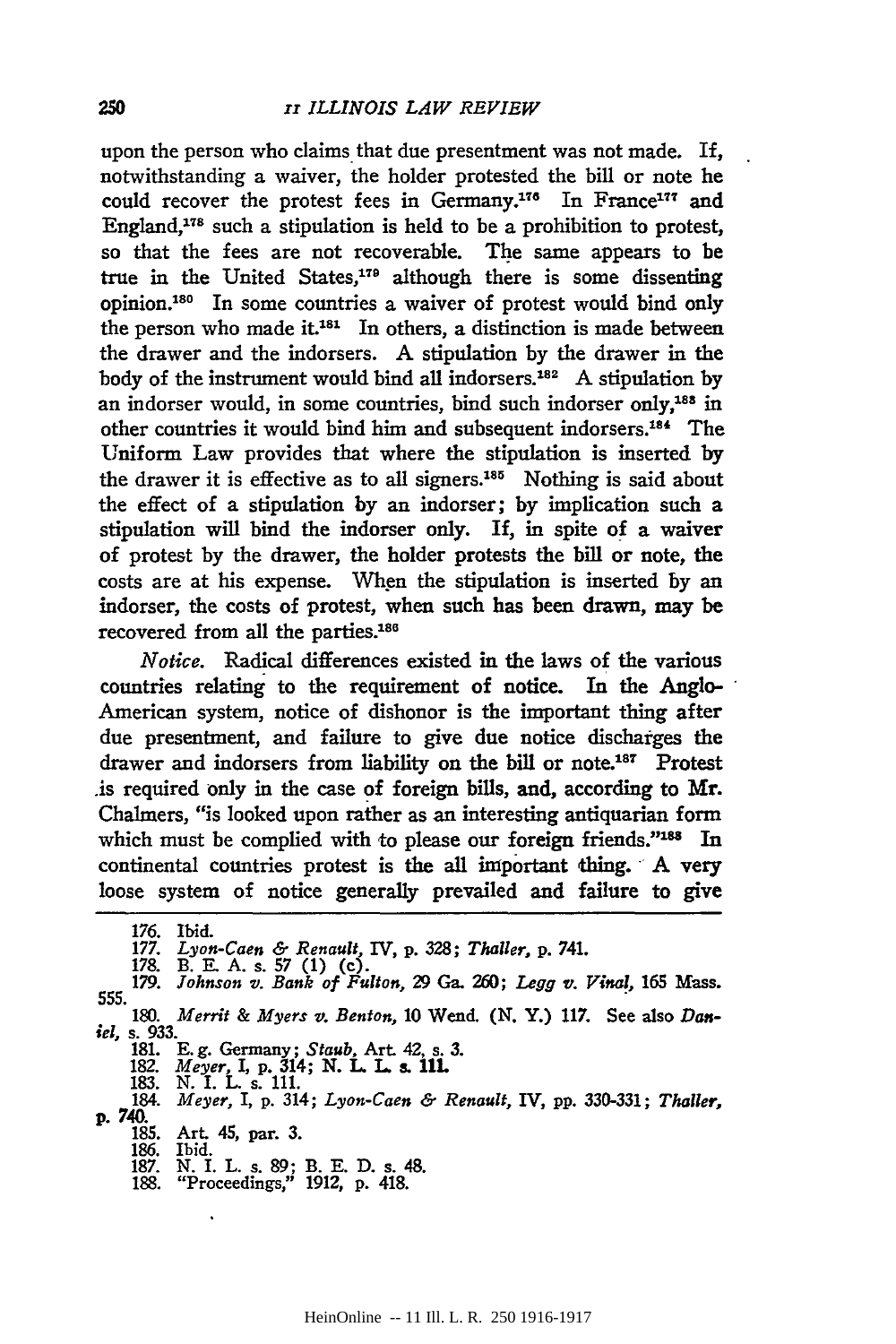notice did not discharge the 'drawer and indorser from liability on the instrument, but entitled them merely to damages against the holder for any loss suffered on account of the neglect.188 Great differences existed in the details regarding the time and manner of giving notice.180 In France the requirement of notice was combined with that of "prescription." In order to exercise his right of recourse against a drawer and indorser, the holder must notify the protest to him, and, in default of payment, summon him to appear before a commercial court within two weeks<sup>191</sup> after the date of protest. The Uniform Law stands substantially upon the footing of the general continental law. It provides in Article 44 as follows:

"The holder must give notice of non-acceptance or nonpayment to his indorser and to the drawer within the four business days which follow the day of the protest, or, in case of the stipulation, 'return without costs', within the four business days which follow the presentment.<sup>192</sup>

"Each indorser must within two days give notice to his indorser of the notice which he has received, indicating the names and addresses of those who have given the preceding notices, and thus in succession back to the drawer. The limit of time above indicated shall run from the receipt of the pre-. ceding notice.

"In a case where an indorser has not indicated his address or has signed in an illegible manner, it shall suffice if notice is given to the preceding indorser.

"A party who has to give notice may do so in any form, even by the simple return· of the bill of exchange. He must prove that he has done this within the time prescribed. ·

"This time limit shall be deemed to have been observed if

· 189. *Meyer* I, pp. 368-369; Art. 45, German Bills of Exchange Law. The claim for damages is regarded as subject to the rules of the civil law, instead of those relating to bills of exchange. Excuses for delay on ac- count of accident or vis major will be allowed even though they are not recognized in the exchange law of the country in question. *Meyer,* I, p. 368.

190. *Meyer*, I, pp. 367-377.<br>191. Art. 165-167, Code de Commerce, amended by law of December 22. 1~; *Lyon-Caen* & *Renault,* IV, pp. 320-324; *Thaller,* pp. 742-744; *Williamson,* pp. 156-161.

Two weeks is the minimum. Where the bill is drawn in France and is payable beyond the continent of Europe, the time may vary from one month to eight months. This period will be 'doubled in times of maritime war. If the holder sue the indorser and drawer collectively, he enjoys with ref reference. to each of them the period stated. Each indorser may exercise recourse within the same period, the time beginning to run from the day

following the date of summons. Arts. 165-167. **IDENT 192.** Four days are allowed to meet the necessities of some banks in countries like France, where a large number of bills mature at the end of a month or quarter of the year. See "Proceedings," 1912, p. 290; "Actes," 1912, I, p. 93.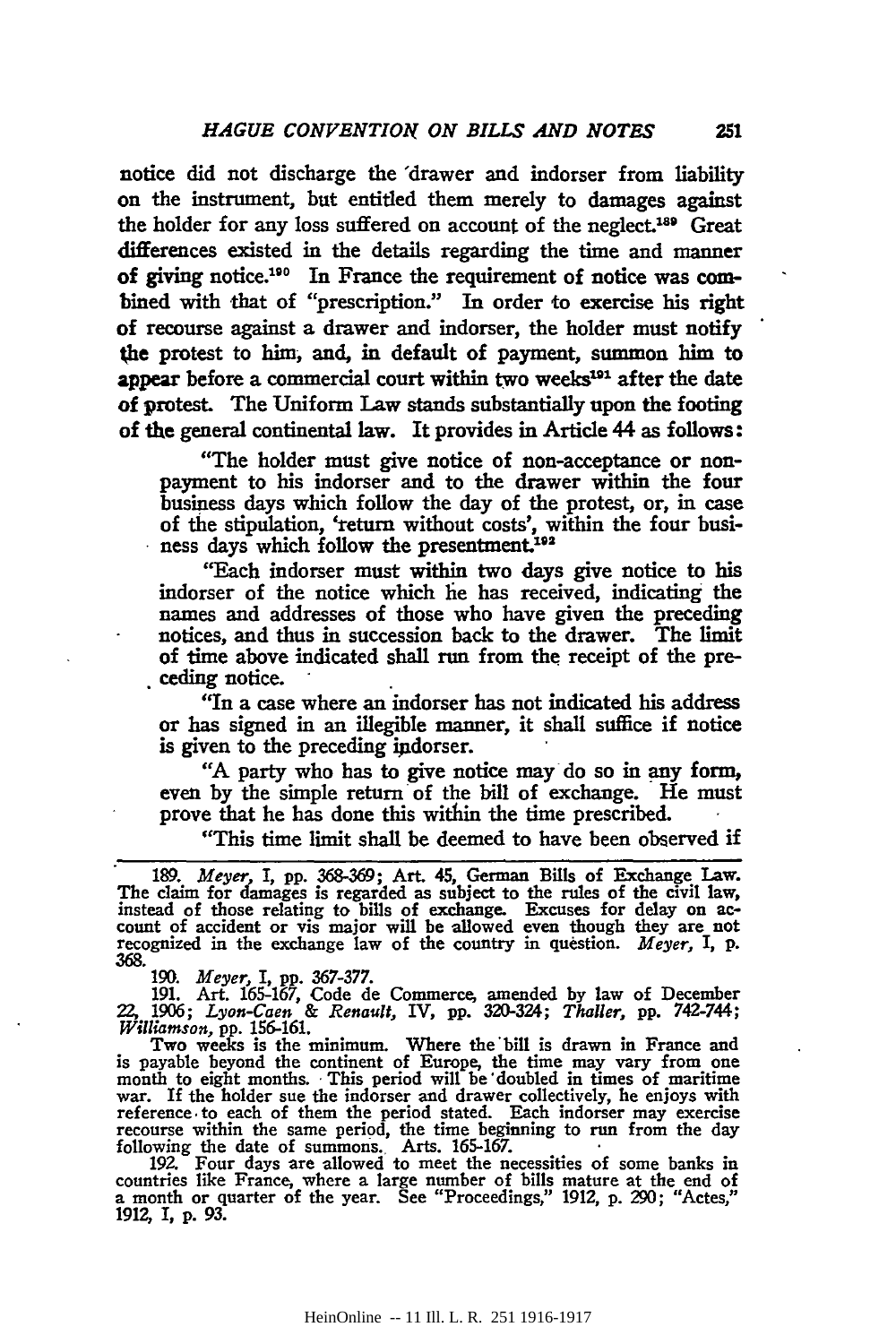an ordinary letter giving the notice has been mailed within the said time.

"The party who does not give notice within the time above indicated shall not lose his right of recourse; he shall be responsible for the injury, if any has occurred, caused by his negligence, but the damages shall not exceed the amount of the bill of exchange."

*Act of God, etc.* The question whether the duties necessary to be performed as conditions precedent to the right of recourse are absolute duties, or duties of reasonable diligence has been answered in different ways. In Anglo-American law only reasonable diligence is required, so that any delay is excused when caused by circumstances beyond the control of the holder and not imputable to his default, misconduct, or negligence<sup>193</sup>, and the act in question is dispensed with if, after the exercise of reasonable diligence, it can not be made.<sup>194</sup> At the opposite pole stood the law of Germany, which regarded them as absolute duties and accepted no excuses.<sup>195</sup> The French law followed the Anglo-American view, but recognized as excuses insuperable obstacles of a general character only, not personal excuses, such as arrest, sudden illness, or death.<sup>196</sup> The subject gave rise to vigorous discussion at the conferences of the Hague.197 The Uniform Law adopts a middle course and provides that when presentment or protest is prevented by an insuperable obstacle *(vis major)* the time for performance is extended. After the cessation of the *vis major* the holder must present the bill or note and, if necessary, protest the same without delay. If the *vis major* continues for more than. thirty days from maturity re- · course may be exercised without presentment or protest.<sup>198</sup> The holder is bound to give notice without delay of the case of *vis major*  to his indorser and to set forth this notice, dated and signed by him, on the bill of exchange, or on an allonge.<sup>199</sup> The requirement that the *vis major* must have continued for thirty days before allowing

51 (9). 194. N. I. L ss. 82 (1), 112, 148 (2); 159; B. E. A. ss. 46 (2) (a), 50 (2) (a), 41 (2) (b), 51 (9).

195. *Staub,* Art. 41, s. 3. 196. *Lyon-Caen* & *Renault,* IV, pp. 312-313; *Thaller,* pp. 741-742.

197. "Proceedings," 1910, pp. 212-219, 256-257; Actes, 1910, pp. 92-94,

339-345; "Proceedings," 1912, p. 293; "Actes," 1912, I, pp. 96-98. 198. For bills of exchange at sight or a certain time after sight the period of thirty days runs from the date on which the holder has, even before the expiraton of the time for presentment, given notice of the vis major to his indorser. Art. 53, par. 5. 199. Art. 53. In other respects the rule governing notice applies. Art.

199. Art. 53. In other respects the rule governing notice applies. Art. 53, par. 2.

<sup>193.</sup> N. I. L. ss. 81, 113, 147, 159; B. E. A. ss. 46 (1), 50 (1); 39 (4),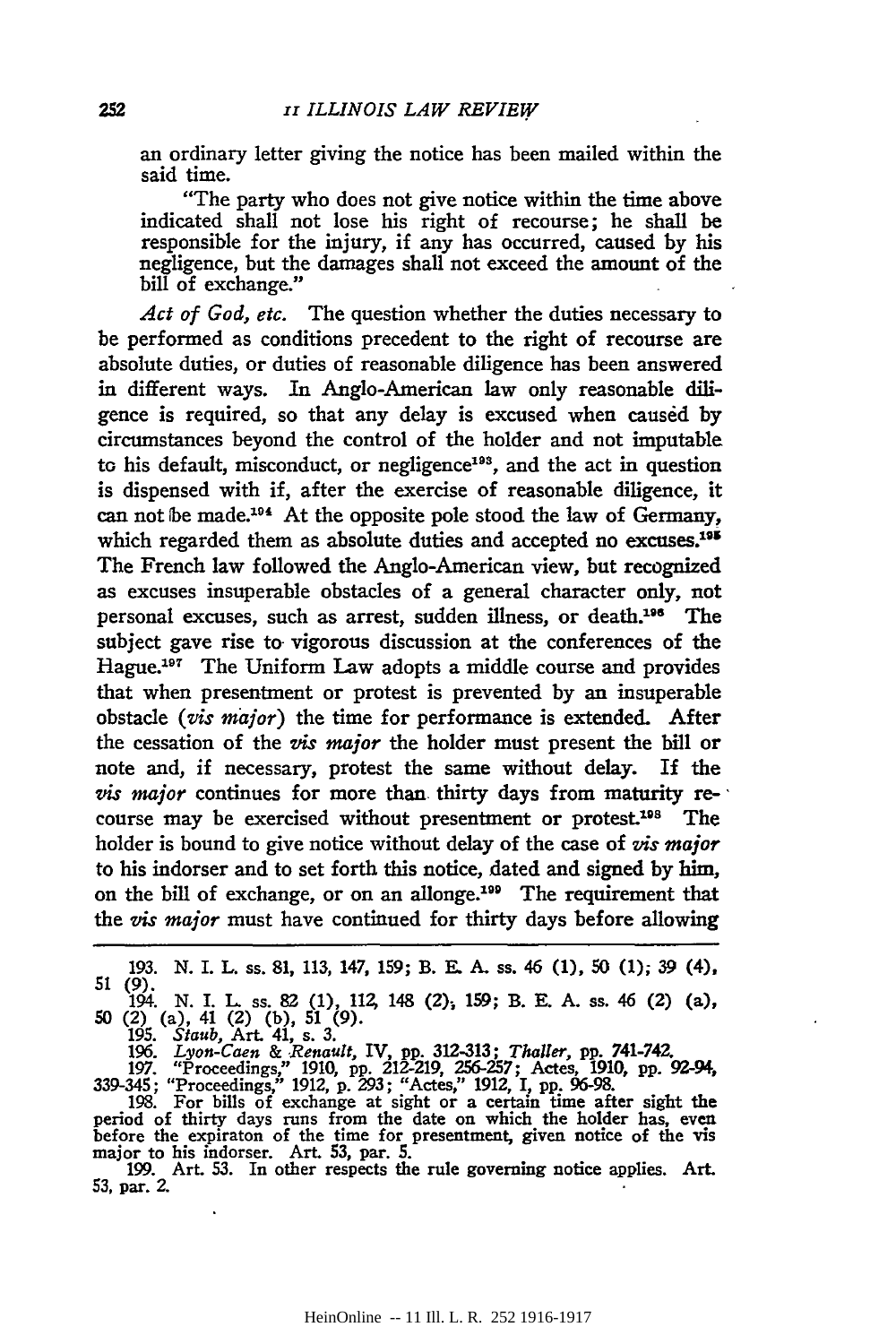recourse seemed a fair compromise upon a consideration of the interests of the holder and of those of the parties liable upon the instrument. It was hoped, moreover, that in most cases, an amicable settlement might be reached during this time. What constitutes *vis major* is a question of fact. The Uniform Law provides, however, expressly that matters purely personal to the holder or to the person intrusted with presentment of the bill, or with the drawing of a protest, shall not be deemed to constitute cases of *vis major.* 200 Such matters as railway accidents, delays in the mail, or interruptions of traffic, which affect a number of people, may, therefore, be regarded as cases of *vis major.* Different holdings upon this subject must be expected.<sup>201</sup>

. *Other Extuses Dispensing with Presemment, Notice or Protest.*  Anglo-American Law excuses the holder from fulfilling the ordinary conditions required to fix the liability of the drawer and indorsers in other cases than those where the acts cannot be done in the exercise of reasonable diligence. The only excuse expressly recognized by the Uniform Law is that of an insuperable obstacle. Under the Uniform Law it would seem, therefore, that presentment and protest for non-acceptance will be necessary where the drawee is dead or has no capacity to contract by bill,<sup>202</sup> and that presentment and protest for non-payment will be required, in order to charge the drawer, where the drawer has no right to expect or require that the drawee or acceptor will honor the instrument,<sup>202</sup> and, in order to charge the indorser, where the instrument was made or accepted for his accommodation and he had no reason to expect that 1t would be paid if presented.<sup>204</sup> Even where presentment is impossible, as where the drawee is a fictitious person, a formal protest may have to be made.<sup>208</sup>

*Remedies where Recourse is Lost.* Where the holder has failed to comply with the conditions prescribed by law in order to charge the drawer or the indorser, and has thus lost his right of recourse, he may not be deprived of all rights under the general law of a particular country. Countries belonging to the French group, for

<sup>200.</sup> Art. 53, par. 6. Inasmuch as the holder has under the Uniform Law two days of grace, so to speak. within which to present the instrument after maturity, these provisions will not operate as harshly as they would do if presentment on the day of maturity were required.

<sup>201.</sup> The recognition of foreign judgments as to what constitutes vis major will be subject to the ordinary rules of private international law re-<br>lating to the recognition of foreign judgments.<br>202. Contra: N. I. L. s. 148; B. E. A. s. 41 (1).

<sup>203.</sup> Contra: N. I. L. s. 79; B. E. A. see s. 46 (2) (c). 204. Contra: N. I. L. s. 80; B. E. A. s. 46 (2) (d). <br>205. Contra: N. I. L. s. 82 (2); B. E. A. s. 46 (2) (b).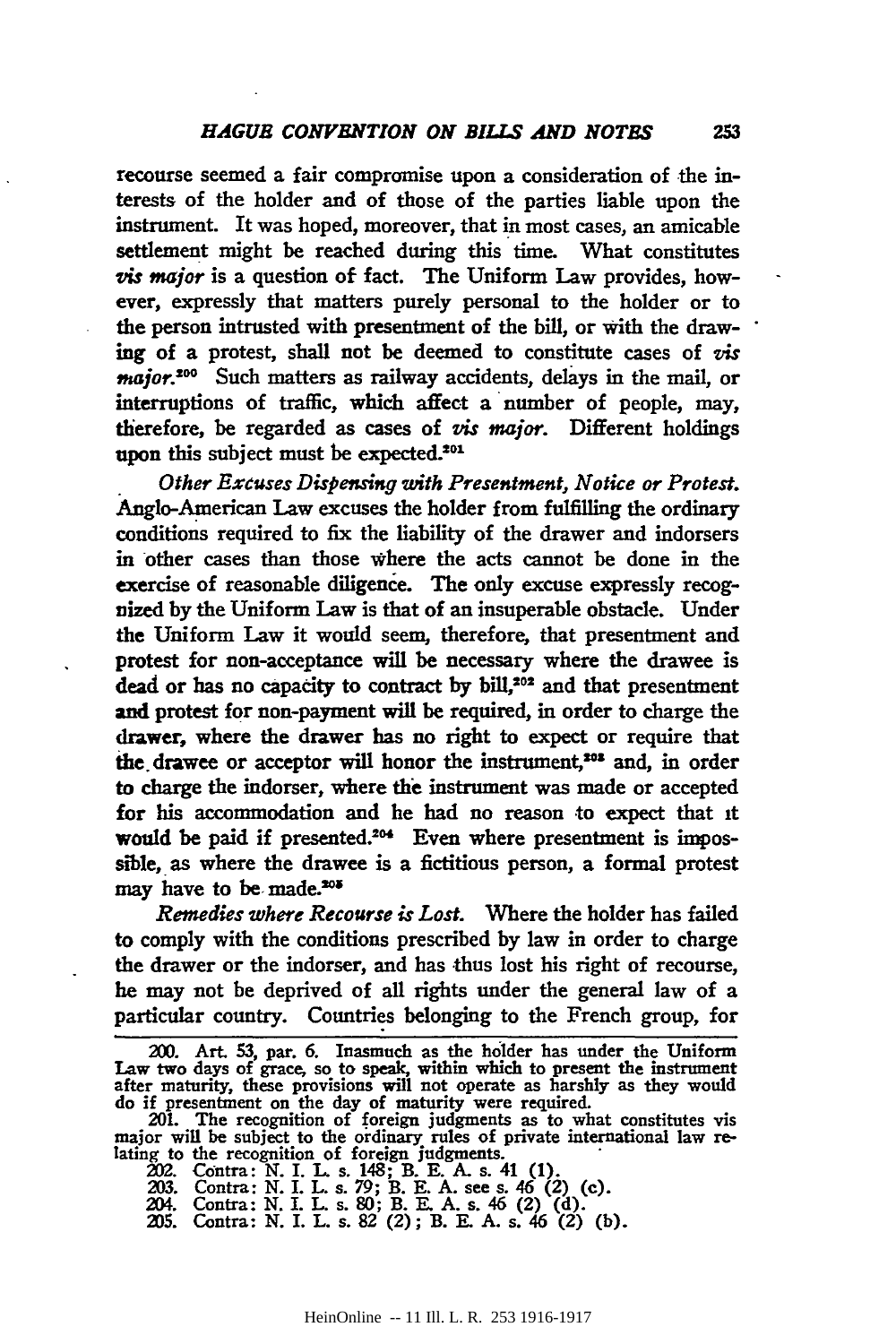example, allow him to sue the drawer who has not provided cover.<sup>206</sup> In countries belonging to the German group, he has a quasi-contractual remedy against the drawer or indorser who would otherwise be unjustly enriched. He will have a right of action on the consideration, save in so far as the drawer or indorser may have suffered loss as a result of the holder's failure to present the instrument or to protest it in time.<sup>207</sup> The Uniform Law lays down no rule in this matter, but allows the contracting states to follow either the French or German practice.<sup>208</sup> Anglo-American law, it would seem, denies generally recovery even of the original consideration.<sup>209</sup>

### IX. RIGHTS AND LIABILITIES OF PARTIES.

*Drawing Without Recourse.* In Anglo-American law a drawer may draw without recourse;<sup>210</sup> under the Uniform Law such a stipulation is deemed not written.<sup>211</sup>

*Forged Indorsement.* The position of the Uniform Law with regard to forged indorsements may be gathered from the following articles :

"The possessor of a bill of exchange shall be deemed to be its lawful holder, provided that he proves his title by an uninterrupted series of indorsements, even though the last indorsement is in blank. When an indorsement in blank is followed by another indorsement, the signer of the latter shall be presumed to have acquired the bill under an indorsement in blank. Indorsements which have been cancelled shall be deemed null.

"If a party has been. dispossessed of a bill of exchange in any manner whatever, the holder proving his title in the manner indicated in the preceding paragraph shall not be bound to surrender the bill, unless he has acquired it in bad faith or in acquiring it has been guilty of gross negligence. $2112$ 

209. Woodward, "Quasi-Contracts," Sec. 92; Continental National Bank<br>v. Metropolitan Natl. Bank, 107 Ill. App. 455; Allan v. Eldred, 50 Wis. 132.<br>210. N. I. L. s. 61; B. E. A. s. 16 (1).<br>211. Art. 9. In the "Memorandum on

change," submitted by the British delegates, *Sir M. D. Chalmers* and *Mr. F. H. Jackson,* reprinted in "Proceedings," 1912, pp. 396 et seq., the following comment appears on p. 399: "Such bills are very uncommon, though, as we pointed out, they might be justifiable where a man was drawing for the account of a third party, or where the drawer was acting in a repre- sentative capacity, e. g., as an executor. The continental delegates adhered to their rule on the ground, that where a drawer drew a bill without re- course there was nobody liable on the bill at all at the time of its issue, and if it were refused acceptance "there might never be any body liable on it." 211a. Art. 15.

254

<sup>206.</sup> *Thaller,* p. 683.<br>207. Art. 83, German Bills of Exchange Law; *Meyer*, I, pp. 161-163.<br>208. Art. 13, Convention.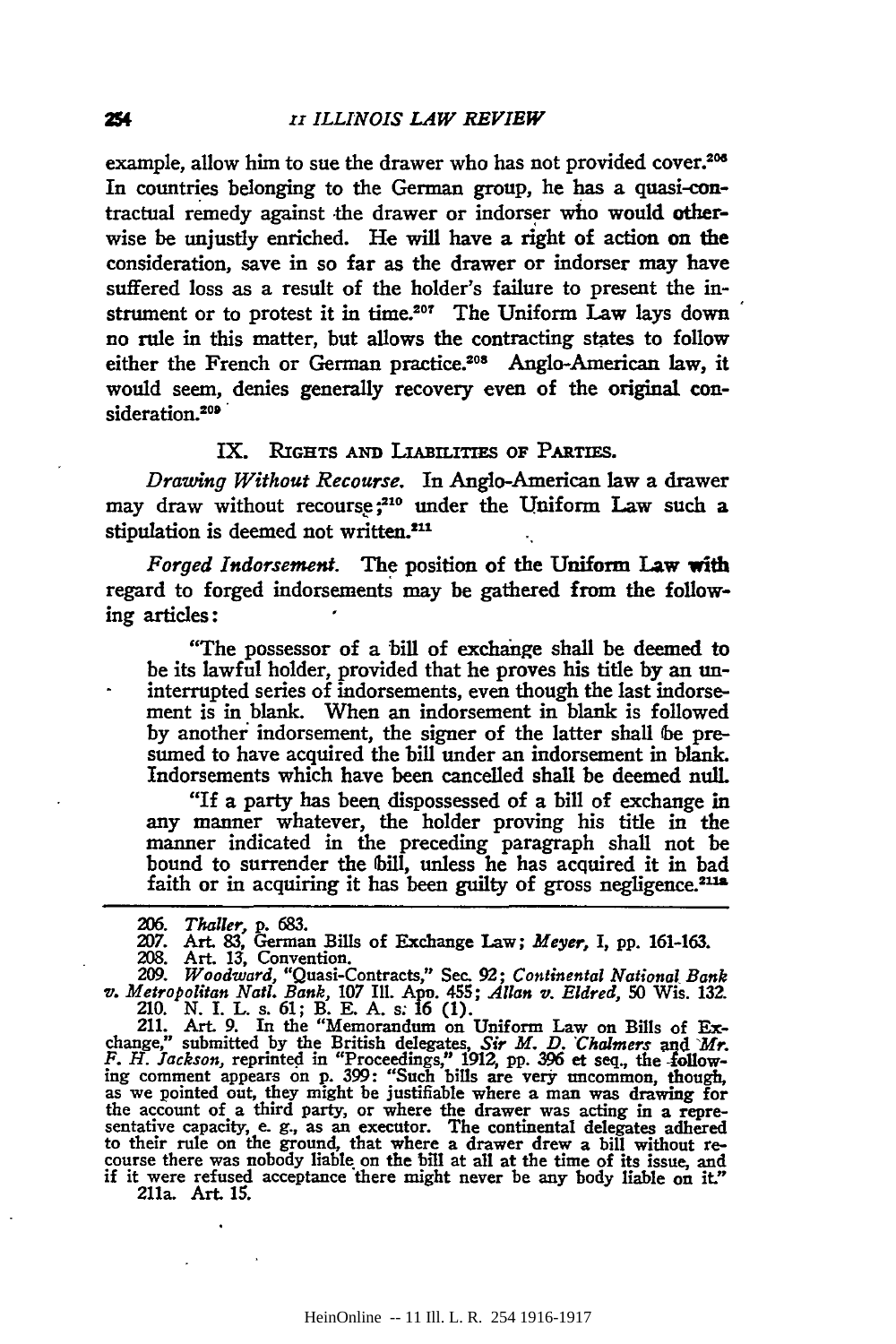"The drawee who pays before maturity does so at his own risk and peril.

"Any one who pays at maturity shall be validly discharged, unless he has been guilty of fraud or gross negligence. He is bound to verify the regularity of the series of indorsements, but not the signatures of the indorsers."  $212$ 

In Anglo-American law title to the bill or note payable to order can be acquired only through a correct chain of genuine indorsements. A forged indorsement will prevent the passing of title.<sup>218</sup> According to the continental view the negotiability of the instrument confers title upon every holder who has taken it when the chain of indorsements is only fonnally correct. The mere fact that one or more of the indorsements are forgeries is immaterial.<sup>214</sup> In some of the countries the holder will acquire an indefeasible title only when he is not guilty of fraud or gross negligence in the taking of the instrument.<sup>215</sup> This view has become that of the Uniform Law.<sup>216</sup> Where a holder has acquired title to a bill of exchange in a continental country under a forged indorsement, such title and that of every subsequent holder will be recognized in England under its rules relating to the Conflict of Laws.<sup>217</sup>

It is equally well settled in English and American law that when an instrument is payable to order, a drawee, in order to be discharged, must pay to the person who holds the legal title or to his agent. He must examine the genuineness of the indorsements at his peril.<sup>218</sup> No exception to this rule exists in this country. In England,<sup>219</sup> the law relieves the banker upon whom checks or other demand drafts payable to order are drawn from the responsibility

215. The term "good faith" in the law of bills and notes has generally the same signification as it has in Anglo-American law. To charge a person with bad faith there must exist actual knowledge of the infirmity or defect not resting upon gross negligence that through its acquisition no rights of third parties were affected detrimentally." Meyer, I, p. 44.<br>216. Art. 15, par. 2.<br>217. Embiricos v. Anglo-Austrian Bank, (C. A.) 1905, 1 K. B. D.

218. N. I. L. ss. 119 (1), 88, 191 ("holder''); B. E. A. s. 59 (1). 219. B. E. A. s. 60.

<sup>212.</sup> Art. 39. 213. N. I. L. s. 23; B. E. A. s. 24.

<sup>214.</sup> Meyer, I, pp. 268-274. The harshness of the rule as regards the holder is mitigated somewhat in certain countries by a special procedure (amortization) which may be instituted when a bill or note is lost, for the purpose of declaring it null and void. See *Meyer* I, pp. 569 et seq.; *Staub*  Art. 73; Sees. 824-850, German Code Civil Procedure. This procedure is of no avail, of course, where the loss is not discovered before the bill 19 paid. The rights of the bolder in case of loss are not dealt with in the Uniform Law, the matter being left to the law of the contracting states. See Article 15, Convention.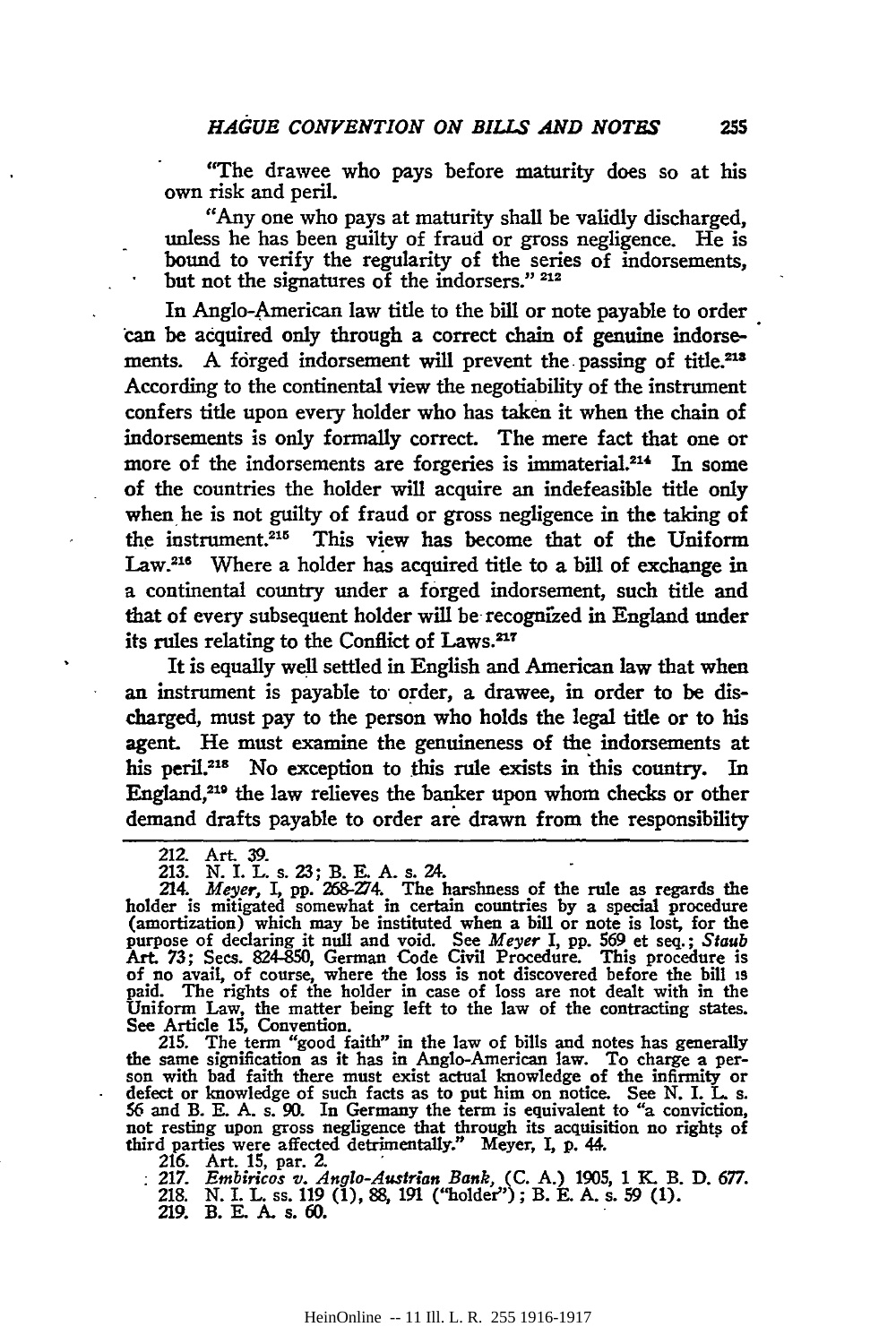of verifying the indorsements where he pays the instrument in good faith and in the ordinary course of business. On the continent the payer need not inquire into the genuineness of the indorsement, and, in some countries at least, he would make such examination at his peril. 220 With regard to inquiring into the identity of the party demanding payment the duty of the payer is limited to the exercise of due care.<sup>221</sup> The French law makes a distinction. Payment before the maturity of the instrument is made at the peril of the person so paying, imposing upon him the duty of examining the genuineness of the indorsements and the identity of the party presenting the instrument. Payment on the day of maturity exonerates him from these duties in the absence of fraud or gross negligence.222 This distinction is attempted to be justified on the ground that the payer, who must pay the instrument promptly on the day of maturity, cannot take the time to inquire into the genuineness of the indorsements or into the identity of the holder. The Uniform Law<sup>228</sup> adopts the distinction of the French law concerning the payer's duty to examine the validity of the indorsements, but leaves his obligation as regards the identity and capacity of the holder to the courts.<sup>224</sup>

At the conference, the British delegates opposed the adoption of the continental rule relating to forged indorsements, on the ground that it would encourage laxity in transactions involving bills and notes. The question, after all, is who of two innocent parties shall suffer, for neither the payer nor the holder is in a position to make certain of the genuineness of the indorsements. On the whole, it would seem fairer that the risk concerning the genuineness of the indorsements 'be thrown upon the holder who has taken the bill or note from a stranger. The distinction drawn in England between bankers and other drawees, seems arbitrary.

*Warranties and Admissions.* The Uniform Law contains no provisions similar to those found in the Negotiable Instruments Law<sup>225</sup> relating to the admissions of the acceptor and to the warranties of a person negotiating a bill or note by means of a qualified or unqualified indorsement. The liability of the qualified indorser is regarded a matter of civil law and hence is not dealt with in the

<sup>220.</sup> *Meyer,* I, p. 269; *Staub*, Art. 36, s. 23.<br>221. Meyer, I, p. 269.

<sup>222.</sup> *Lyon-Caen* & *Renault,* IV, pp. 252-259; *Thaller,* p. 726; *William-son,* pp. 121-125.

<sup>223.</sup> Art. 39. 224. "Proceedings," 1910, p. 252; "Actes," 1910, p. 89.

<sup>225.</sup> Sees. 62, 65, 66.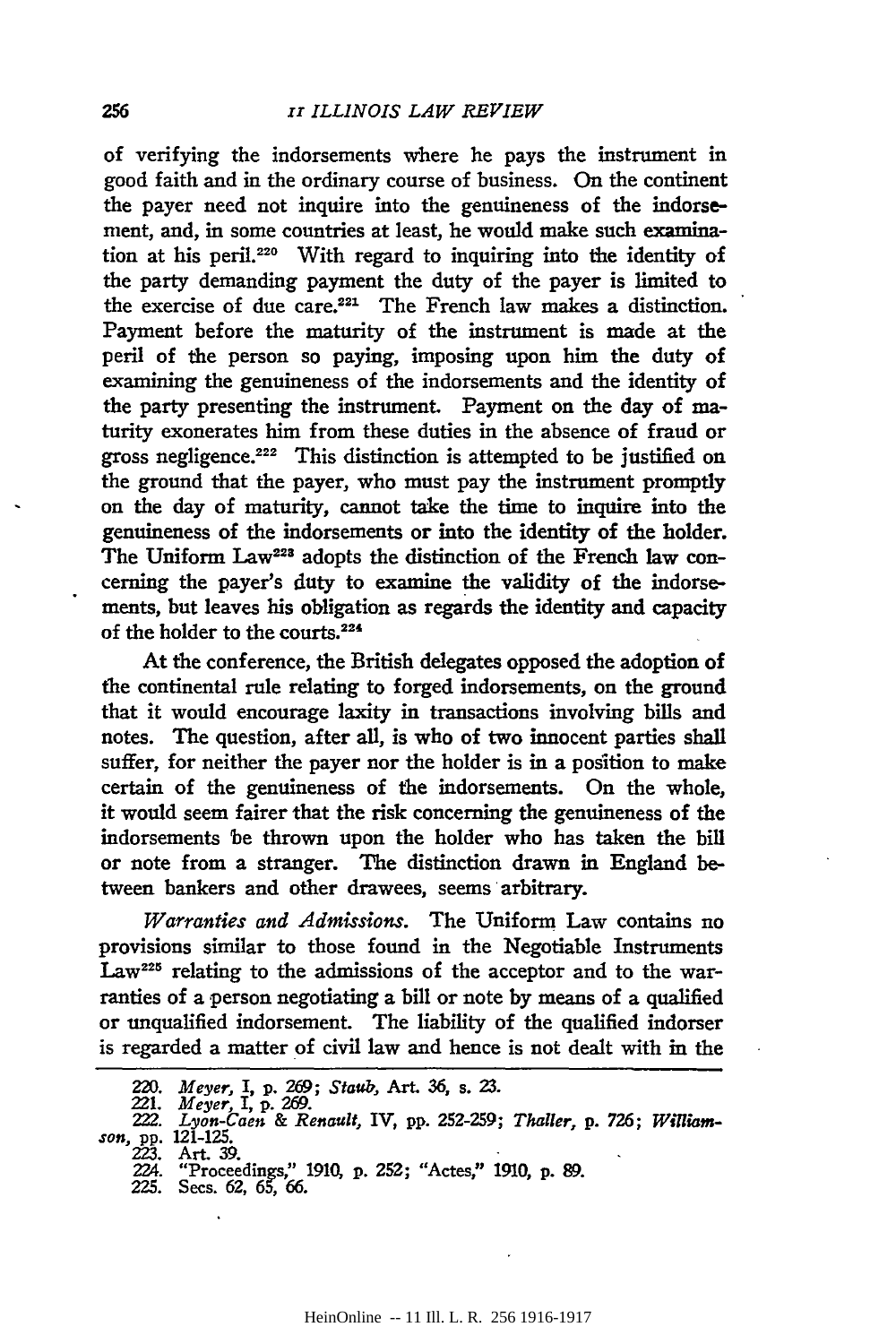Uniform Law. The object of the Negotiable Instruments  $Iaw^{226}$  is attained in a measure by the simple provision that the forgery of a signature, even that of the drawer or acceptor, shall not in any way affect the validity of the other signatures.<sup>227</sup>

Defenses. In the advance draft of 1910 an attempt was made to enumerate the defenses which could be set up against the holder. At the second conference, this enumeration was deemed incomplete, and it was felt that it was practically impossible to make out a complete list. It was decided, therefore, to indicate merely the defenses which can not be set up against the holder, and to leave the question in other respects to the courts; According to Article 16 of the Uniform Law parties sued on a bill can not set up against the holder defenses based upon their personal relations with the drawer or with prior holders, unless the transfer has taken place in pursuance of a fraudulent understanding. The question of alterations, however, is dealt with specifically in the Uniform Law. There is but one article devoted to the subject, which reads as follows:

"In case of alteration of the text of a bill of exchange, parties who have signed subsequent to the alteration are bound .according to the terms of the altered text; parties who have signed prior to the alteration are bound according to the terms of the original text."<sup>228</sup>

This article is couched in such general language as to leave doubt as to its meaning in important particulars. The Negotiable Instruments Law<sup>229</sup> and the Bills of Exchange Act<sup>210</sup> are more specific.<sup>231</sup>

*Amount of Recovery.* In regard to the amount of recovery, the Uniform Law has the following provisions:<sup>282</sup>

Art. 47—"The holder may claim from the party against whom he exercises recourse:

"1. The amount of the bill of exchange not accepted or not paid, with the interest, if any has been stipulated for.

| 226. | Secs. 62, 65. |  |
|------|---------------|--|
|      |               |  |

N. I. L. s. 124.

230. B. E. A. s. 64. 231. Sec. 124, N. L L., reads: "Where a negotiable instrument is ma- terially altered without the assent of all parties liable thereon, it is avoided, except as against the party who has himself made, authorized, or assented to the alteration, and subsequent indorsers.<br>• But when an instrument lias been materially altered and is in the

hands of a holder in due course, not a party to the alteration, he may enforce payment thereof, according to the original tenor."

232. The rules apply also to promissory notes. See Art *79.* 

ZZJ. Art 68.

Art.  $69.$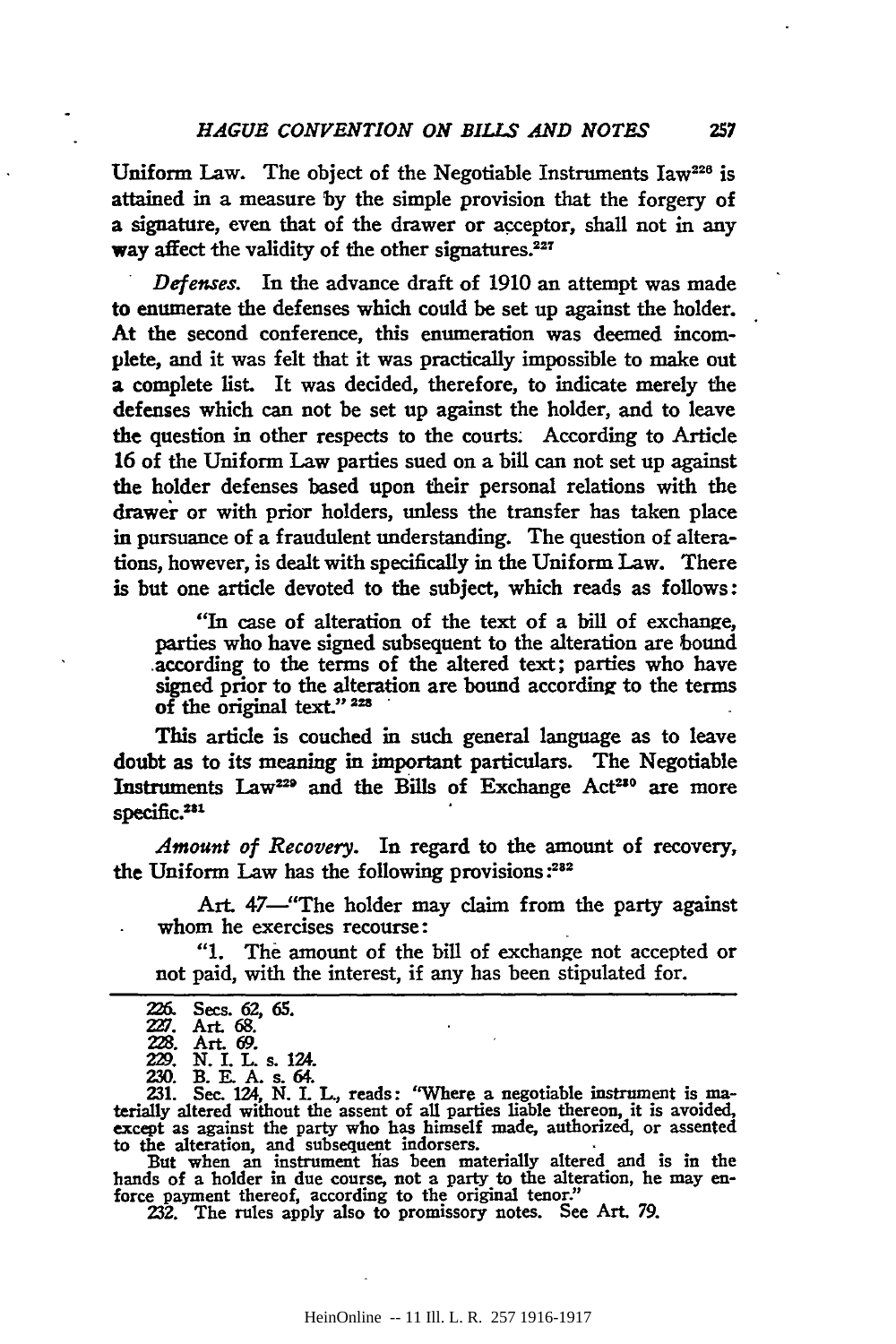"2. Interest at the rate of five per cent. from the date of maturity.

"3. The costs of the protest, those of the notices given by the holder to the preceding indorser and to the drawer, as well as other expenses.

"4. A commission, which, in the absence of agreement, shall be one-sixth of one per cent. of the principal of the bill of exchange, and shall not in any case exceed this rate.

"If recourse is exercised before maturity, the amount of the bill shall be subject to a deduction for discount. This discount shall be calculated, at the option of the holder, either according to the official rate of discount (bank rate), or according to the rate in the open market on the date of the recourse in the place where the holder is domiciled."

Art. 48—"A party who has taken up and paid a bill of exchange may claim from the parties liable:<br>"1. The entire sum which he has paid.

"1. The entire sum which he has paid.<br>"2. Interest on said sum, calculated a

Interest on said sum, calculated at the rate of five per cent., beginning with the day of payment.<br>
"3. The expenses which he has incurred.

"3. The expenses which he has incurred.

A commission on the principal of the bill of exchange, fixed in conformity with Article 47, subhead 4."

#### The Uniform Law provides further:

Art. 51—"Any party having the right to exercise recourse may, in the absence of contrary stipulation, recover the amount by means of a new bill of exchange (redraft), undomiciled and drawn at sight upon one of the parties liable to him.

"The redraft shall include, in addition to the amounts indicated in Articles 47 and 48, the brokerage paid and the stamp tax upon the redraft.

"If the redraft is drawn by the holder, the amount shall be fixed according to the rate ruling for a bill of exchange at sight, drawn in the place where the original bill was payable upon the place of residence of the party liable. If the redraft is drawn lby an indorser, the amount shall be fixed according to the rate ruling for a bill of exchange at sight drawn in the place where the drawer of the redraft resides upon the place of residence of the party liable."

The Bills of Exchange Act<sup>288</sup> awards the same damages to the holder, to the drawer, and to the indorser and allows them to recover:

( 1) The amount of the bill.

(2) Interest thereon from the time of presentment for payment if the bill is payable on demand, and from the maturity of the bill in any other case.

233. B. E. A. s. 57 (1). The rules under sect. 57 (1) apply also to notes. B. E. A. s. 89.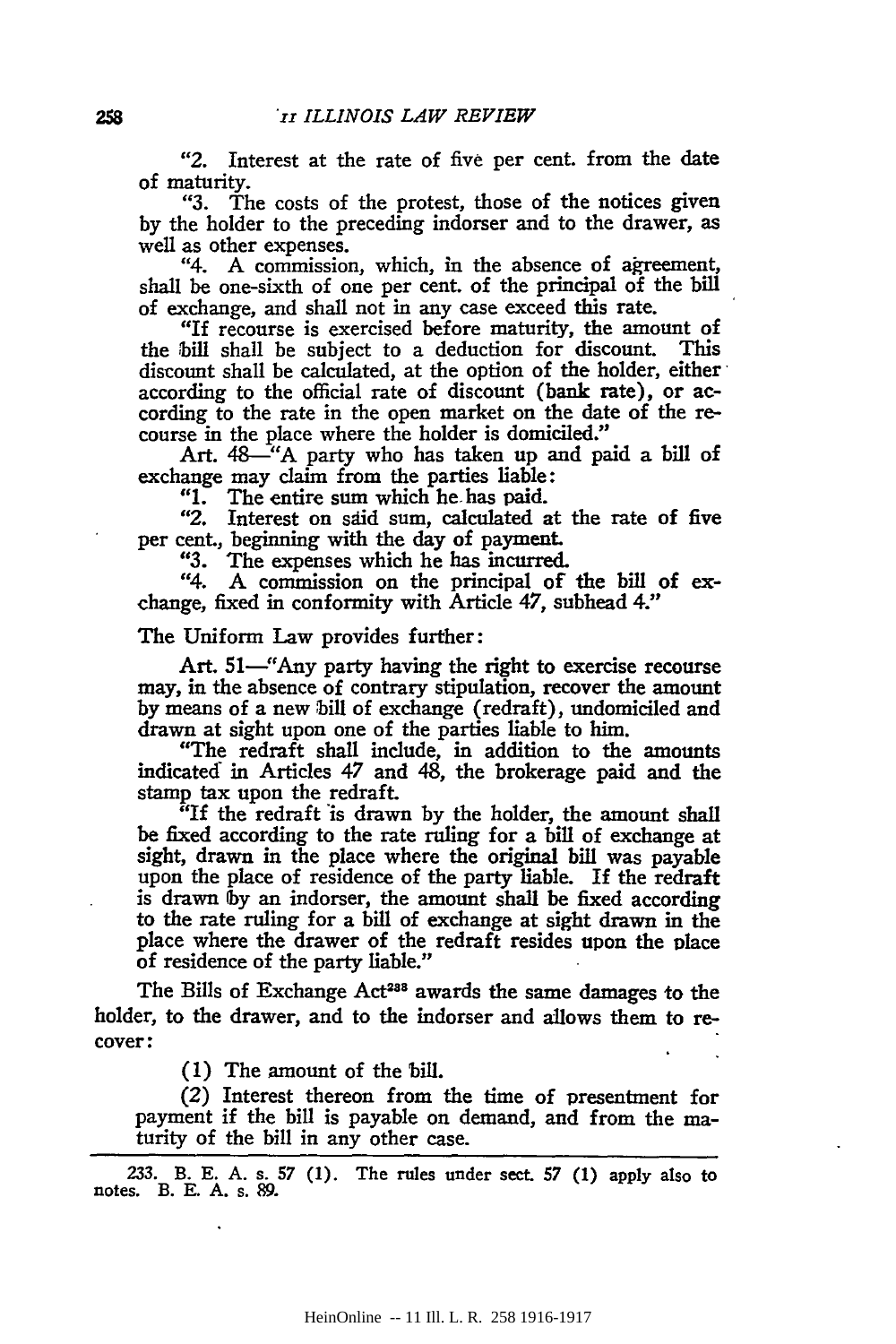(3) The expenses of' noting, or, when protest is necessary,<sup>284</sup> and the protest has been extended, the expenses of protest.

The above rules do not cover the entire field. A foreign drawer, for example, who has paid re-exchange may recover it from an English acceptor.<sup>235</sup>

The rate of interest allowed in England appears to be usually  $\cdot$ five per cent.<sup>236</sup> No commission is allowed.<sup>237</sup> Where suit is brought before maturity, the full amount may be recovered, contrary to the Uniform Law, without deduction for a discount.

With regard to the question of a "redraft" the Bills of Exchange Act lays down the rule:

"In the case of a bill which has been dishonored abroad, in lieu of the above damages, the holder may recover from the drawer, or an indorser, and the drawer or an indorser who has been compelled to pay the bill may recover from any party liable to him, the amount of the re-exchange with interest thereon until the time of payment."238

Mr. Chalmers makes the "following comment upon this subdivision:

"The re-exchange is ascertained by proof of the sum for which a sight bill (drawn at the time and place of dishonor at the then rate of exchange on the place where the drawer or indorser sought to be charged resides) must be drawn in order to realize at the place of dishonor the amount of the dishonored bill and the expenses consequent on its dishonor. The expenses consequent on dishonor are the expenses of protest, postage, customary. commission and brokerage, and, when a re-draft is drawn, the cost of the stamp.

"The holder may recoup himself by drawing a sight bill for such sum on either the drawer or one of the indorsers. Such bill is called a 're-draft.' The indorser who pays a re-draft may in.like manner draw upon the antecedent party." 239

In the United States there is great lack of uniformity with respect to the subject of damages. The Negotiable Instruments Law does not undertake to regulate the matter. In lieu of re-

<sup>234.</sup> For the law of the United States, see. ante. text and notes 1?8- 179.

<sup>235.</sup> *Chalmers,* p. 195; *E\$ Parle Robarts, in re Gillespie* (1886) 16 Q. B. D. 702; 18 Q. B. D. 286, C. A.

<sup>236.</sup> *Chalmers, p.* 195.<br>237. A commission is allowed under the continental and the Uniform Law by way of compensation for the damage which the.holder may have suffered as a consequence of the non-fulfillment of the obligations assumed towards him; "Proceedings," 1910 p. 172; "Actes," 1910,· p. "299. · 238. Sec. *57,* Subd. 2.

<sup>239.</sup> *Chalmers,* p. 196 ..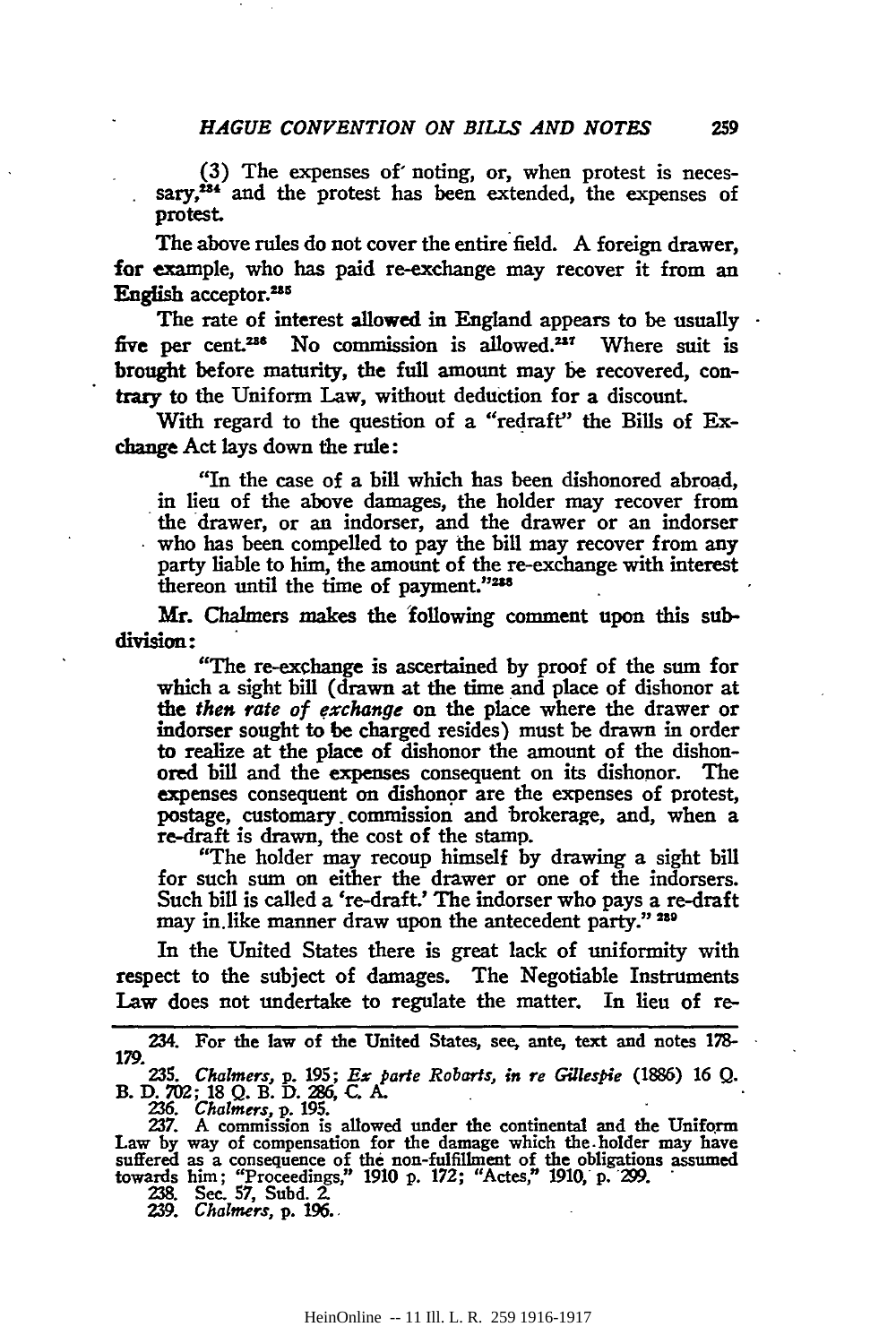exchange the statutes frequently establish fixed amounts of damages.<sup>240</sup>

*Partial Payments.* The question whether partial payment should be allowed was debated a good deal at the Hague conferences. In England and in the United States, the holder has the option whether he will accept partial payment or not.<sup>241</sup> The Uniform Law obliges him to accept such payment in the interest of the drawer and indorsers, who are discharged to that extent.<sup>242</sup> Upon the express demand of the French Government the convention248 permits each contracting state to authorize the holder to refuse partial payment of instruments payable within its own territory.

*Payment into Court.* In default of presentment of a bill or note within the time specified by law, the Uniform Law<sup>244</sup> authorizes the debtor to pay the amount due into court, a right which he does not enjoy under Anglo-American law.

*Statute of Limitations.* Contrary to the Negotiable Instruments Law and to the Bills of Exchange Act, the Uniform Law lays down rules concerning the running of the statute of limitations. Against the acceptor all actions arising out of a bill of exchange are barred after three years calculated from the date of maturity. 'Actions by the holder against the indorsers and against the drawer are barred after one year from the date of the protest drawn up within the legal time or from the date of maturity where there is a stipulation "return without costs". Actions of recourse by indorsers against each other, and against the drawer, are barred after six months, counting from the day when the indorser took up the bill, or from the day that he himself was sued.<sup>245</sup>

Much time was spent at the conference in the discussion of what facts should be regarded as sufficient to interrupt the running of the statute of limitations, but no agreement was reached, and the matter was left to the legislation of the contracting states.<sup>246</sup>

243. Art. 8.

244. Art. 41.

<sup>240.</sup> See *Daniel,* ss. 1438-1460. 241. *Wood's Byles,* \*234.

<sup>242.</sup> Art. 38, par. 2. The drawee may require that such payment shall be specified on the bill and that a receipt therefor be given *to* him. Art. 38, par. 3.

<sup>245.</sup> Art. 70. Each contracting state is at liberty to decide whether, where the statute of limitations has run, an action shall not lie against the drawer who bas not provided cover, or against a drawer or indorser who is unjustly enriched. The same right exists when the acceptor bas re- ceived cover or has been unjustly enriched. Art. 13, Convention. ceived cover or has been unjustly enriched. Art. 13, Convention. 246. Convention, Art. 15.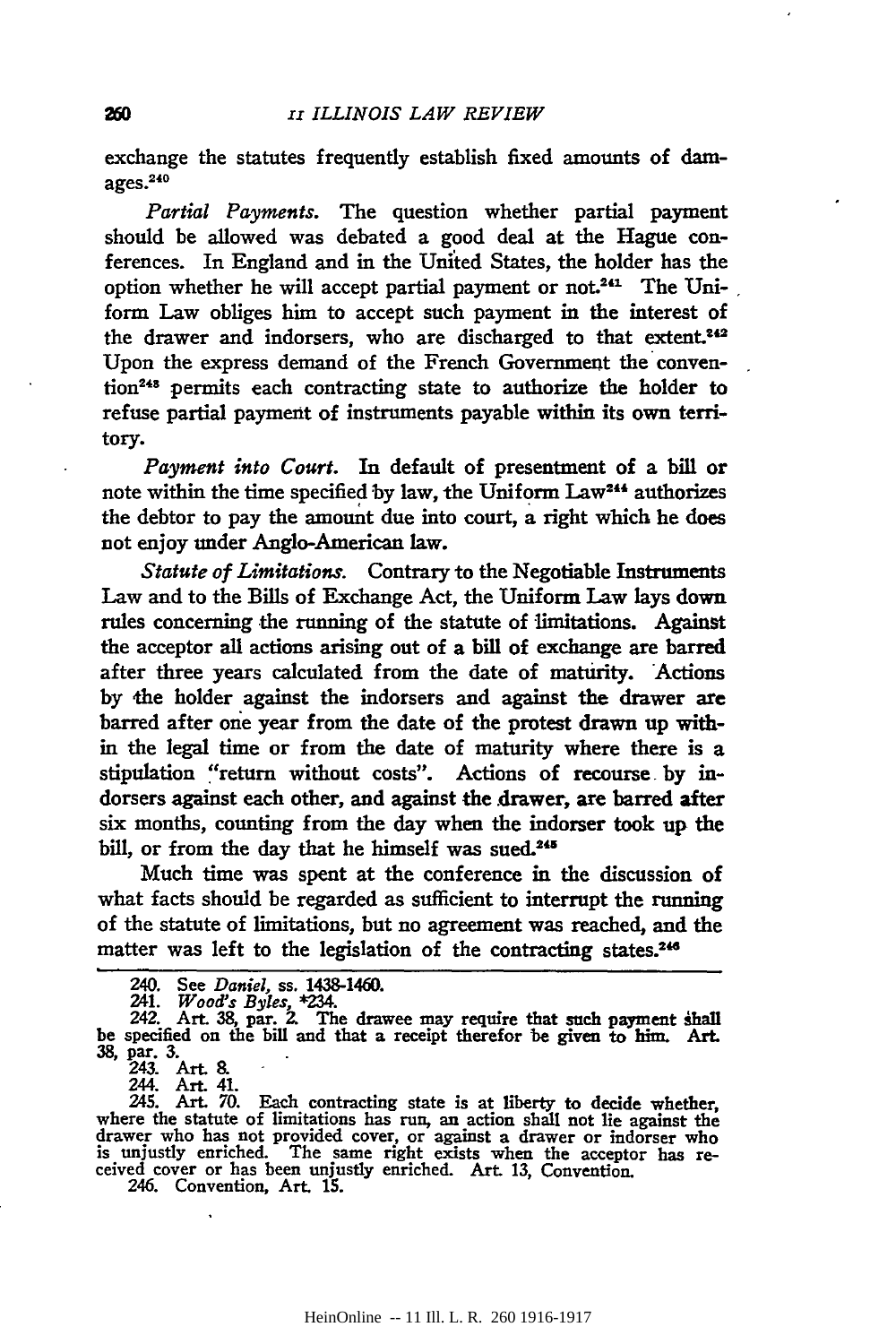## X. ACCEPTANCE AND PAYMENT FOR HONOR. REFEREE IN CASE OF NEED.

The Uniform Law deals with the referee in case of need and with the subject of acceptance and payment for honor under the title of "Intervention for Honor". It lays down a few general rules and then deals separately with "acceptance for honor'' and "payment for honor''. The general provisions differ from Anglo-American law in allowing "a third party, even the drawee, or a party already liable on the bill, except only the acceptor," to intervene.<sup>247</sup> The Negotiable Instruments Law and the Bills of Exchange Act restrict acceptance for honor to "any person not being a party already liable thereon,"<sup>248</sup> though they permit *any* person to pay for honor.<sup>249</sup> The Uniform Law prescribes for both forms of intervention that the party intervening is bound to give notice without delay of his intervention to the party for whom he has intervened.<sup>250</sup> Failure to do so may result in liability for damages. There is no such requirement in Anglo-American law.

Acceptance for Honor. The Uniform Law differs from the Negotiable Instruments Law but agrees with the Bills of Exchange Act in not providing for a further acceptance by a different party, $251$ and in requiring acceptance for honor to be written on the bill.<sup>252</sup> The Negotiable Instruments Law and the Bills of Exchange Act prescribe that where a bill has been accepted for honor or contains a referee in case of need it must be protested for non-payment before it is presented for payment to the acceptor for honor or to the referee in case of need.<sup>255</sup> The Uniform Law contains no such requirement concerning the referee in case of need. Regarding the acceptor for honor, it adopts the rule that he shall be held in the same manner as the person for whose honor he intervenes.<sup>254</sup> Presentment for payment and protest would be necessary, therefore, if he intervened on behalf of the drawer or an indorser.

According to the Negotiable Instruments Law and the Bills of Exchange Act presentment to the acceptor for honor must be made at maturity, and, when he refuses to pay, the instrument must be

- satisfied if the acceptance for honor is in writing. 253 N. I. L. s. 167; B. E. A. s. 67 (1).
	- 254. Art. 57, par.1.

<sup>247.</sup> Art. 54, par. 3.<br>248. N. I. L. s. 161; B. E. A., s. 65 (1). 249. N. I. L. s. 171; B. E. A. s. 68 (1).

<sup>250.</sup> Art. 54, par. 4.<br>251. N. I. L. s. 161; cf. B. E. A. s. 65 (1).<br>252. Uniform Law, Art. 56; B. E. A. s. 65 (3). The N. I. L. s. 162 is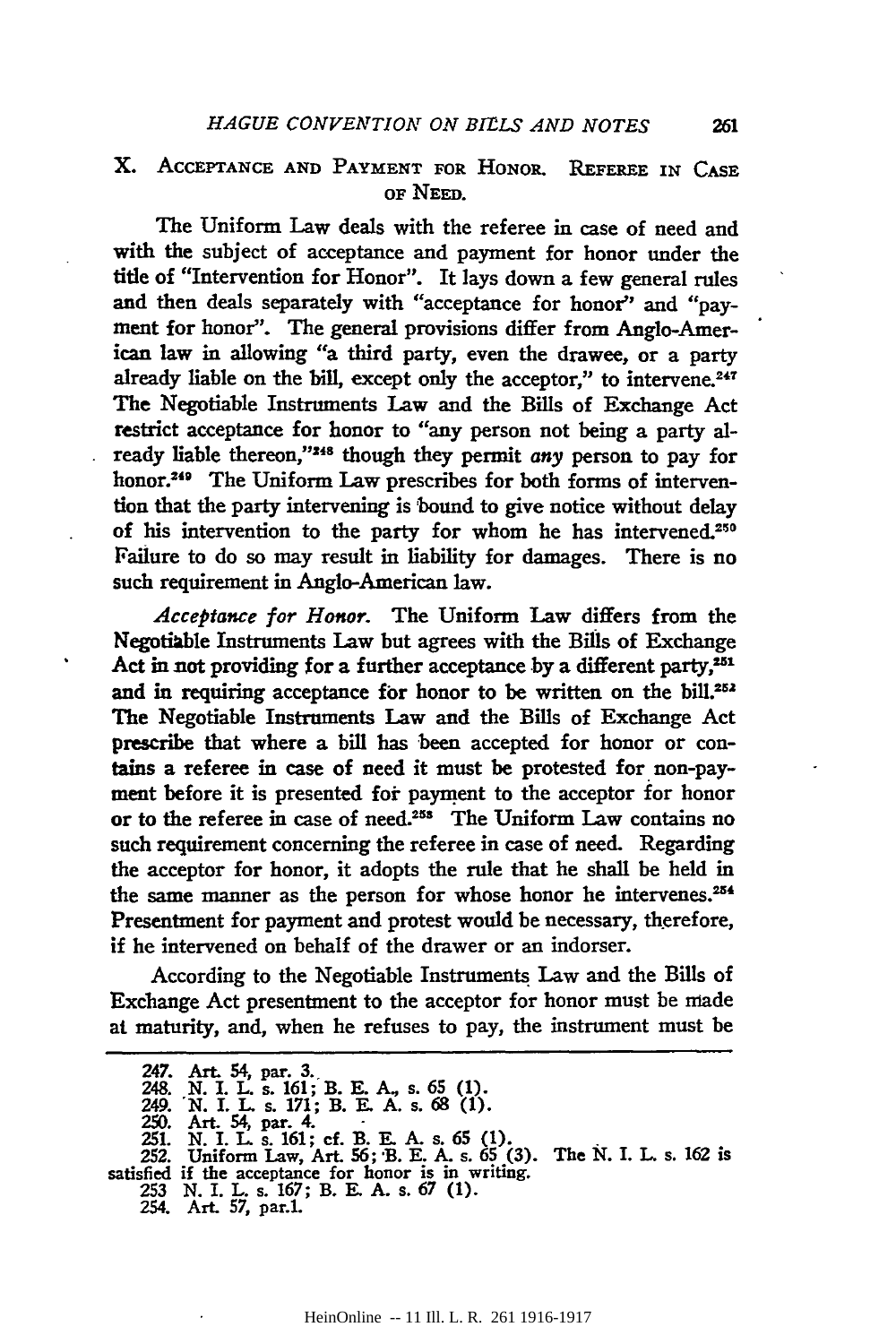protested.<sup>255</sup> Under the Uniform Law the holder must present the bill to the acceptor for honor "at the place of payment", and, in case of non-payment, protest the same. $256$  Such presentment is not necessary if the acceptor for honor does not have an office at the place fixed for payment according to' the terms of the bill of exchange itself.<sup>257</sup> Presentment for payment to the referee in case of need is required under the same conditions;<sup>258</sup> whereas under Anglo-American law no presentment to such referee need be made.<sup>259</sup> In default of protest within the time specified by law, the parties who have indicated the case of need or for whose account the bill has been accepted and the subsequent indorsers are discharged from liability.<sup>260</sup> The Uniform Law allows the party for whose honor an acceptance is given and the parties liable to him to take up the instrument at once under discount and to proceed against the parties liable to them.<sup>261</sup> No such right exists under Anglo-American law.

*Payment for Honor.* Anglo-American law allows a bill which has been protested for non-payment to be paid for honor without fixing a time within which such intervention may take place.<sup>262</sup> Under the Uniform Law payment for honor cannot be made later than the day following the last day allowed for the drawing of the protest for non-payment.<sup>268</sup> It provides also that it must be for the entire sum which the party in whose behalf it is made would have to pay, excepting the commission, and that it must be established by a receipt given on the bill, showing for whose honor payment was made.26' In default of such indication, the payment shall be deemed to have been made for the drawer.<sup>265</sup> According to the

258. Art. 59, par. 1. 259. N. I. L. s. 131; B. E. A. s. 15. 260. Art. 59, par. 2.

261. Art. 57, par. 2. 262. N. I. L. s. 171; B. E. A. s. 68 (1). 263. Art. 58. In the "Memorandum on the Uniform Law submitted by the British Delegates," "Proceedings," 1912, at page 406, it is stated: "The foreign delegates said that the rule was required because the holder ought at once to send off the protest to the indorser he sought to hold liable. But take the case of a bill drawn in South America and dishonored in England. There may be no mail for a fortnight. Why should not the bill be paid for honor at any time within this fortnight? According to Eng-<br>lish law, any number of duplicate protests may be drawn up from the original noting, so that the foreign reason for the rule has no application here."

264. Arts. 60, par. 1 ; 61, par 1.

265. Art. 61, par 1. *Wood's Byles,* \*267.

<sup>255.</sup> N. I. L. s. 170; B. E. A. s. 67 (4).

<sup>256.</sup> Art. 59, par. 1. 257. "Proceedings," 1912, p. 296; Actes, 1912, I, p. 99.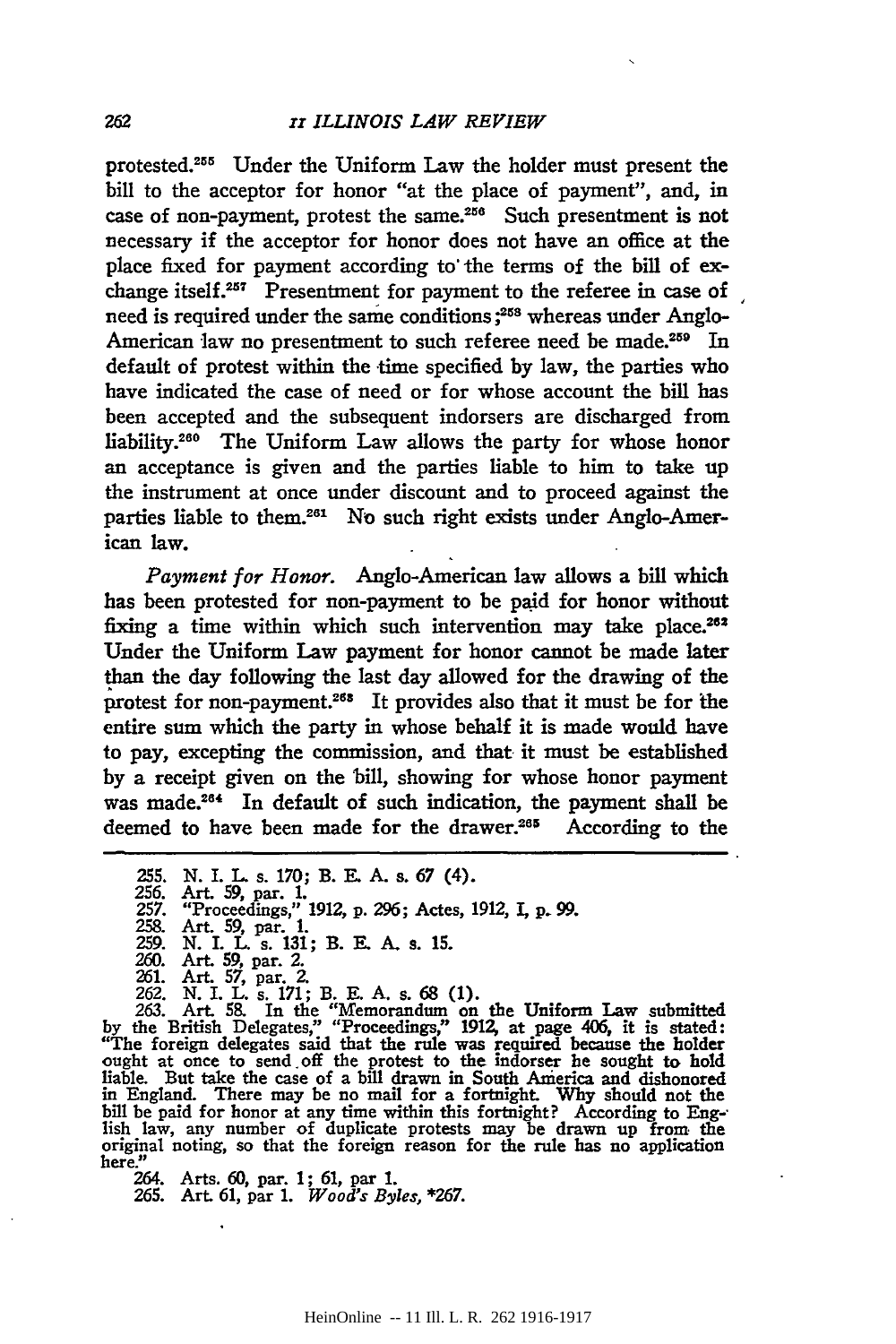Negotiable Instruments Law and the Bills of Exchange Act, payment for honor must be attested by a notarial act of honor, which may be appended to the protest or form an extension to it.<sup>266</sup>

The Uniform Law contains a specific provision that the party paying for honor cannot indorse the bill of exchange anew.<sup>267</sup> Both systems of law give the preference in case of competition of payment for honor to the one whose payment will discharge most parties to the bill.<sup>268</sup> The Uniform Law adds that, if this rule is not observed, the party intervening who has knowledge of it shall lose his right of recourse against those who would have been released.260 The Anglo-American law, as well as the Uniform Law, oblige the holder to accept payment for honor, and, in case of his refusal to do so, he forfeits his right of recourse against the parties who would have been discharged by such payment.<sup>270</sup>

# XI. BILLS IN A SET.

The law governing bills in a set is very similar in the different countries. One or two differences, however, should be noted. According to the Uniform Law any holder of a bill which does not indicate that it has been drawn in a single specimen, may require at his own expense the delivery of two or more specimens.271 This duty was imposed upon the drawer for the benefit of an importer beyond the seas who is dependent upon the bills for his means of remittance.<sup>272</sup> In Anglo-American law this seems to be a matter of private arrangement.<sup>278</sup> Another difference is expressed in Article 65 of the Uniform Law, which provides as follows:

"A party who has sent one specimen of a set for acceptance must indicate on the other specimens the name of the party with whom said specimen may be found. The latter is bound to surrender it to the lawful holder of another specimen.

"If he refuses to do so, the holder can not exercise recourse until after he has established by a protest:

"1. That the specimen sent for acceptance has not been delivered to him on his demand.

"2. That acceptance or payment can not be obtained on another specimen."

No such regulations exist in Anglo-American law. The question who shall be deemed the owner of the bill, when two or more

<sup>266.</sup> N. I. L. s. 172; B. E. A. s. 68 (3).

<sup>267.</sup> Art. 62, par. 1.<br>268. Uniform Law, Art. 62, par. 3; N. I. L. s. 174; B. E. A. s. 68 (2).

<sup>269.</sup> Art. 62, par. 3. 270. Uniform Law, Art. 60, par. 1; N. I. L. s. 176; B. E. A. s. 68 (7). 271. Art. 63, par. 3.

<sup>272.</sup> *Conant's* report, "Proceedings," 1910, p. 20.

<sup>273.</sup> See *Chalmers,* p. 238.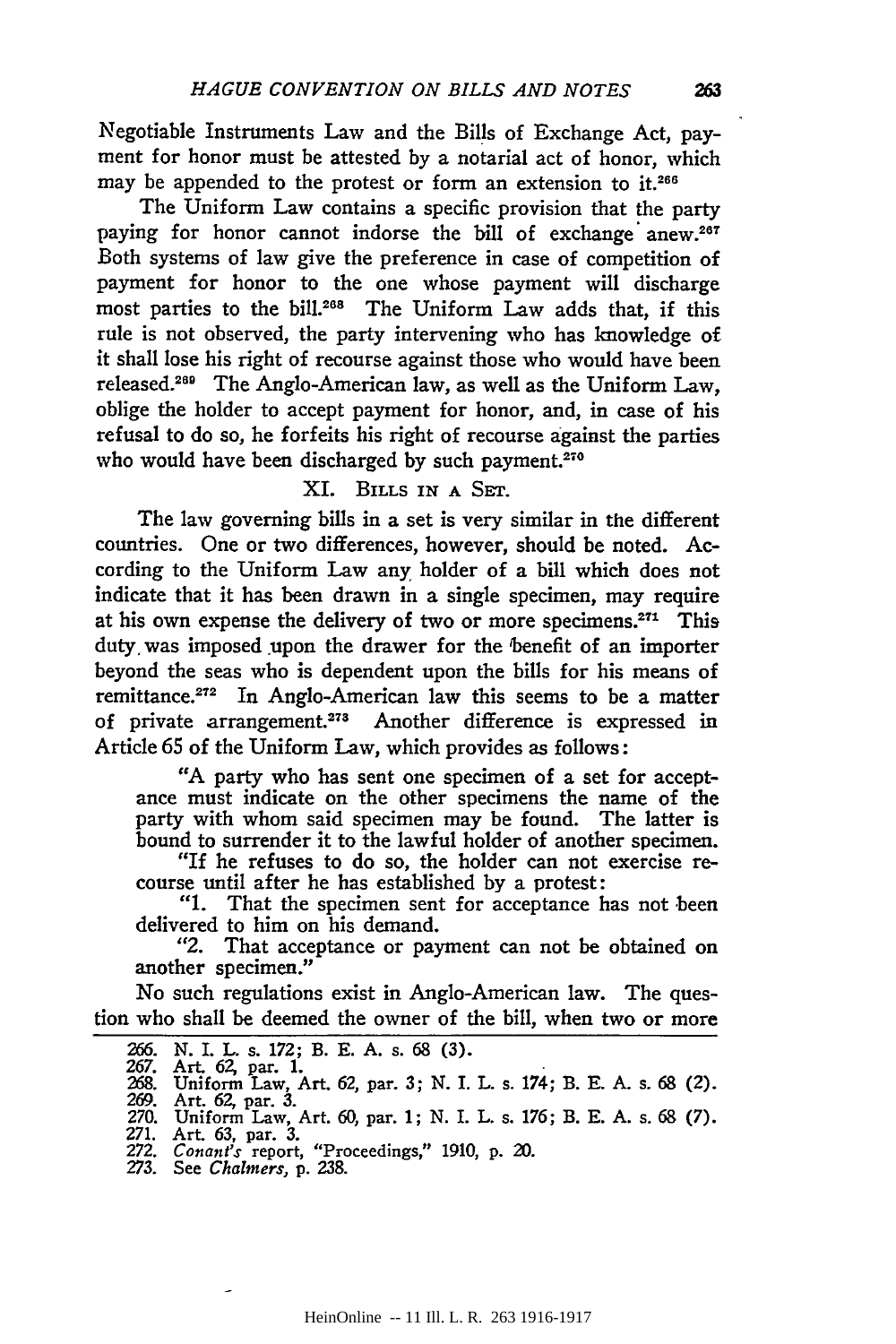parts of a set have been negotiated to different persons in due course, .as between such holders, is not answered in the Uniform Law. The Negotiable Instruments Law and the Bills of Exchange Act make the person whose title first accrued the true owner of the  $\frac{1}{2}$ <sup>274</sup>

#### XII. CoPIES.

There are no general provisions in Anglo-American faw relating to the subject of copies. The Uniform Law has the following:

Art. 66--"Every holder of a bill of exchange shall have the right to make copies of it.

"A copy must reproduce the original exactly, including indorsements and all other declarations which appear thereon. It mnst indicate how far it extends as a copy.

. ''It may be indorsed and guaranteed by aval in the same manner and with the same effects as the original."

Art. 67—"The copy must specify the party in possession of the original instrument. Such party is bound to surrender the aforesaid instrument to the lawful holder of the copv.

"If he refuses to do *so,* the holder can not exercise recourse against the parties who have indorsed the copy until after he has established by a protest that the original has not been surrendered to him on his demand."

### XIII. CoNFLICT oF LAws.

The .Uniform Law devotes. three articles to· the Conflict of Laws. Such rules were necessary because the entire subject of capacity and matters relating to form and to the mode of perlorm- ·ance, to a considerable extent remain subject to the law of the contracting states. $275$  The provisions are as follows : $276$ 

Art. 74-"The capacity of a person to bind himself by a bill of exchange shall be determined by his national law. If such national law declares the law of another state to be applicable, such latter law shall be applied.

"A person who lacks capacity under the law indicated in the preceding paragraph shall nevertheless be validly bound, if he has entered into the obligation within the territory of a

The English rules governing the Conflict of Laws are found in section 72 of B. E. A. The N. L L failed to codify the American law on the subiect.

276. These rules also apply to promissory notes. Art. 79.

<sup>274.</sup> N. I. L s. 179; B. E: A. s. 71 (3).

<sup>275.</sup> The sole object of the provision was to lay down rules for those cases with respect to which no eomplete uniformity had been secured. There is no obligation to apply these rules to non-contracting states. As to them the ordinary national rules governing the Conflict of Laws will. therefore, in all probability continue to govern.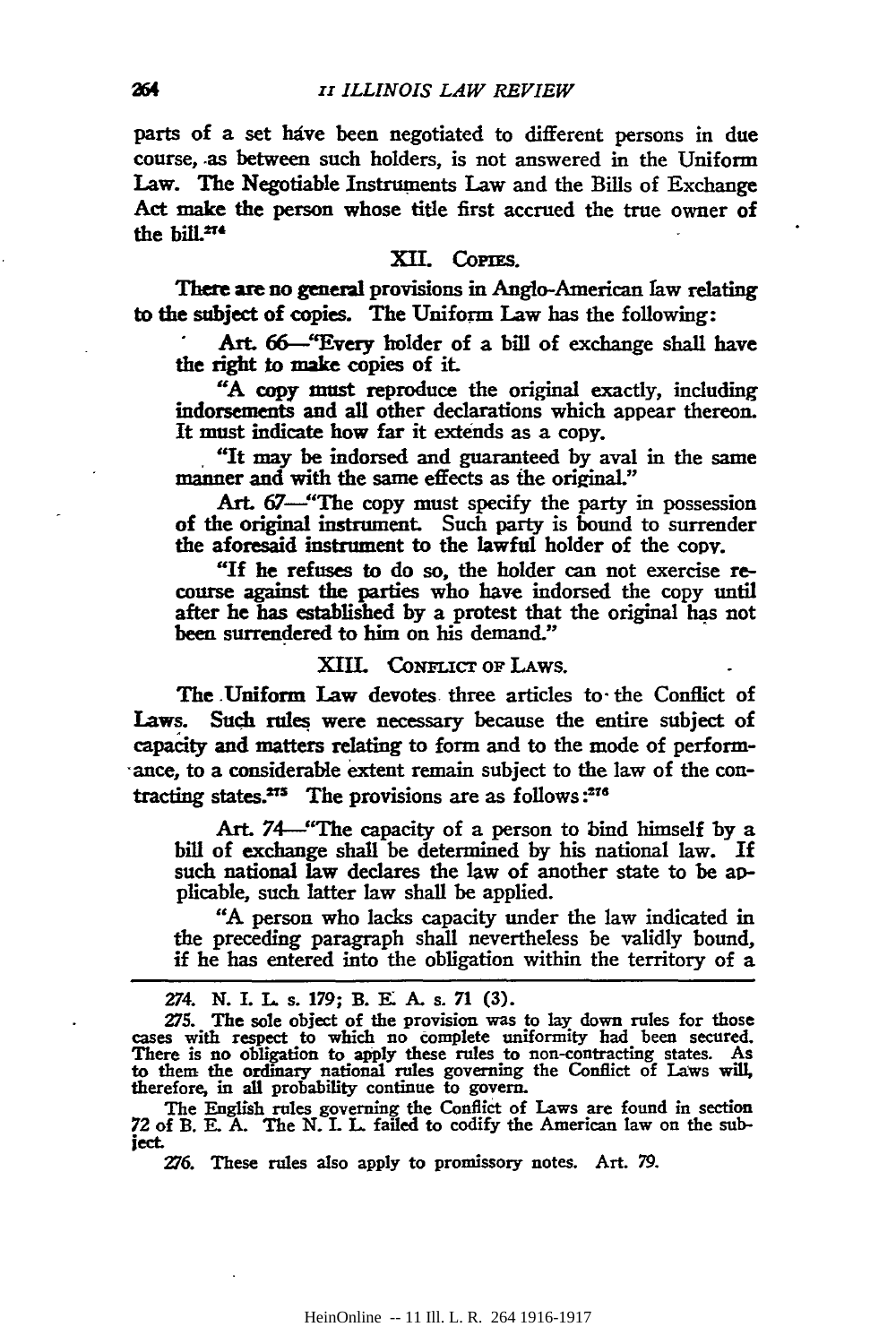state according to the law of which he would have been competent." *<sup>211</sup>*

Art. 75—"The form of any contract arising from a bill of exchange shall be regulated by the laws of the state within whose territory such contract has been signed."

Art. 76-"The form and the limits of time of the protest, as well as the form of other proceedings necessary for the exercise or preservation of rights arising from a bill of exchange, shall be regulated by the laws of the state within whose territory the protest must be drawn up or the act in question must be done.''

According to Article 20 of the Convention, the right is reserved to the contracting states not to apply the above principles:  $(1)$ , when an engagement is entered into within the territory of a noncontracting state; (2), when the law applicable by virtue of the foregoing principles is the law of a non-contracting state.

A comparison between the rules of the Conflict of Laws applicable by reason of the Convention of the Hague with those of Anglo-American law, is beyond the scope of the present article.

XIV. STAMP DUTIES.

In certain countries,<sup>278</sup> including England,<sup>279</sup> a bill or note may be void for want of compliance with the stamp laws. This seemed unjust to the delegates at the Hague conferences.<sup>280</sup> The convention, therefore, specifically prohibits the contracting states from subordinating the validity of engagements taken in matters of bills and notes to a compliance with the stamp laws. It authorizes them however, to suspend the exercise of such rights until the prescribed stamp duties have been paid.<sup>281</sup>

The above prohibition does not apply, of course, to non-contracting states. ·

### XV. PROMISSORY NoTES.

The rules governing bills of exchange apply under the Uniform Law equally to promissory notes, in so far as they are not inconsistent with the nature of such instruments.<sup>282</sup>

278. *Meyer,* I, pp. 144-148.

280. "Proceedings," 1910, p. 296; "Actes" 1910, p. 133.

281. Art. 19, Convention. 282. Art. 79. Upon the request of Russia each contracting state is authorized not to introduce the Uniform Law in so far as it relates to promissory notes. Article 22, Convention.

<sup>277.</sup> Article 18 of the Convention gives to each contracting state the power to refuse to recognize the validity of an engagement entered into in regard to a bill of exchange by any one within its jurisdiction which would not be held valid within the territory of the other contracting states except by application of Article 74, par. 2, of the law.

<sup>279.</sup> See Stamp Act, 1891, 55 & 55 Viet. c. 39.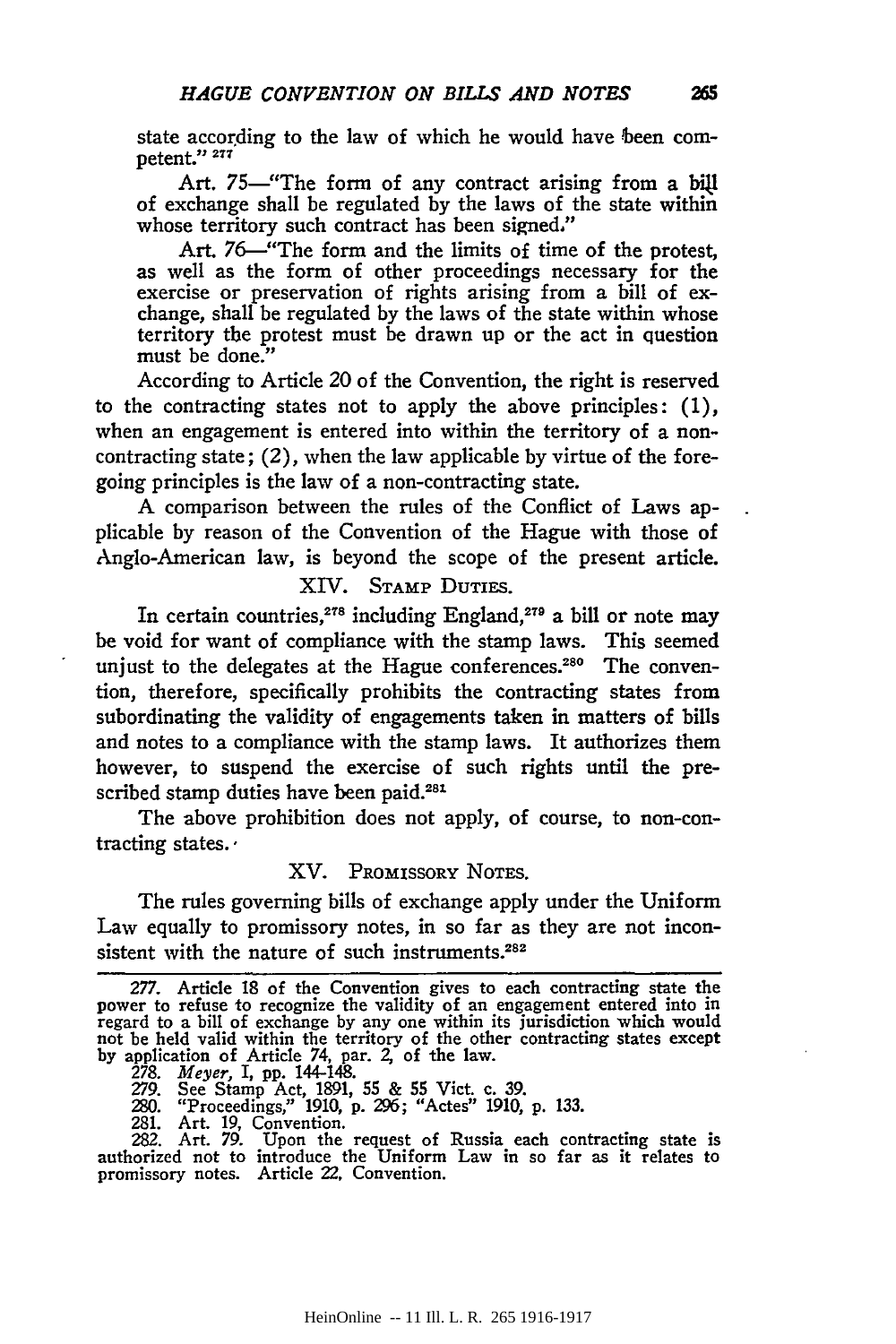·The .limits *set* to this article have made it inexpedient in the , preceding, comparative study to enter upon a consideration of the respective advantages and disadvantages of the individual rules adopted by the Uniform Law, the' Bills Exchange Act or the Negotiable Instruments Law. Such a critical examination of the Uniform Law was made by the British government, by the Com mittee on Bills of Exchange of the English Institute of Bankers, and by the British delegates at the Hague Conferences, Mr. F. Huth Jackson and Sir M. D. Chalmers. The conclusion reached by them was that only in very few instances, the balance of convenience was clearly in favor of the provisions of the Uniform Law. The British delegates in their report to their government felt warranted in recommending only. the following amendments to the Bills of Exchange Act:

"1. That days of grace should be abolished.<br>"2. That in all cases where a bill falls due

That in all cases where a bill falls due on a nonbusiness day it should be payable on the succeeding business  $\frac{du}{dx}$ .

That where the sum payable by a bill is expressed more than once in words, or more than once in figures, and there is a discrepancy, the lesser sum shall be the sum payable. "4. That where a bill is expressed to be payable with

interest and no rate of interest is specified, interest at the rate  $\cdot$ of 5 per cent. shall be- payable.

"5 .. That where an acceptance consists of a simple signature of the drawee, it must be on the face of the bill.

"6. That where a bill is dishonored by non-acceptance, a party who is liable on the bill may nevertheless accept it for honor." 233

The suggestion was made also that it might perhaps be advisable, after a careful consideration of the questions in all their bearings, to bring the English law into closer harmony with the rules of the Uniform Law with regard to three other points.<sup>284</sup> 1. Should not the English principle which exempts a banker from the responsibility of verifying the indorsements on a demand draft drawn upon him be extended to all drawees of bills of exchange and makers of promissory notes, or at any rate, to all demand drafts whether drawn on a banker or not? 2. Should not a bill be allowed to be noted for non-payment both on the day of dishonor and on the next succeeding business day? 3. Should not the English law allow immediate recourse against the drawer and indorsers in case of the failure of the acceptor before maturity?

<sup>283.</sup> See "Proceedings," 1912, pp. 409-410.

<sup>284.</sup> See ·ibid., p. 410.